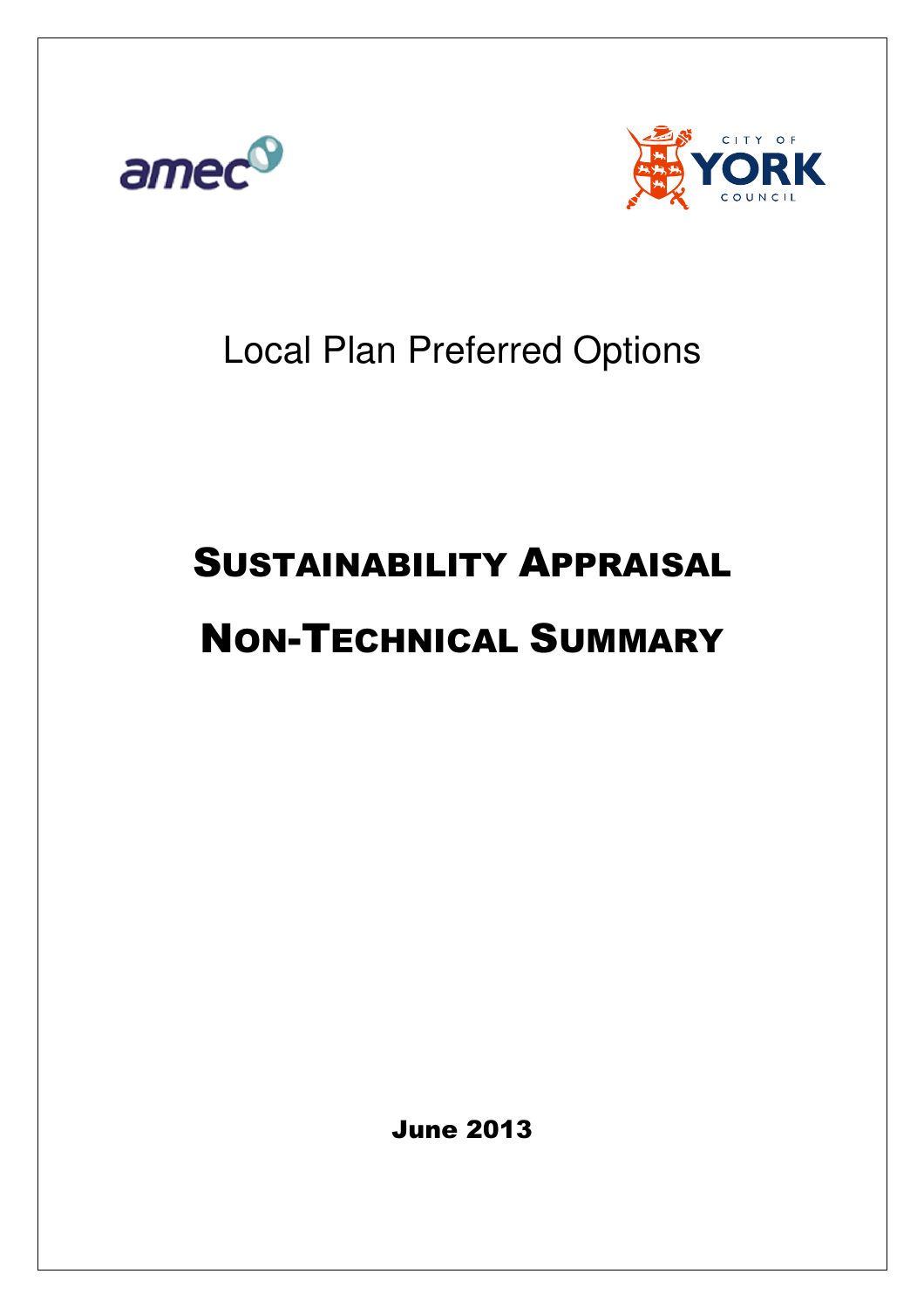# 1. INTRODUCTION

## Purpose of this Report

1.1 This document is the non-technical summary of the Sustainability Appraisal (SA) for the City of York Local Plan Preferred Options (hereafter referred to as 'the Local Plan'). The non-technical summary sets out the SA process and describes the key sustainability effects anticipated as a result of implementing the policies and proposals contained with the Plan.

## City of York's Local Plan Preferred Options

- 1.2 City of York Council is currently preparing the City of York Local Plan. The Local Plan will guide development in the authority for the next 15 to 20 years and provides the spatial planning response to the city's vision and growth agenda. The Local Plan includes the following elements:
	- Strategic Vision and Objectives
	- Spatial Strategy
	- Core Strategy Policies
	- Development Management Polices
	- Strategic Sites and Allocations
	- Monitoring Framework.
- 1.3 The Local Plan builds on the previous Local Development Framework (LDF Core Strategy), which was withdrawn in 2012 after Members instructed officers to undertake the necessary steps to withdraw the City of York LDF Core Strategy from the Examination process. The Local Plan also now incorporates the requirements set out in the new planning system outlined in the National Planning Policy Framework (NPPF), published by the Government in March 2012.
- 1.4 The vision for the City of York in the Local Plan Preferred Options is summarised as:

In the City of York area over the next fifteen years the Local Plan will deliver sustainable patters and forms of development. These will support the delivery of the city's economic and social ambitions, whilst conserving and enhancing its unique historic and natural environmental assets.

The plan will ensure that the vision and outcomes are delivered in a way that recognises the challenges of climate change, protects residents from environmental impacts and promotes socials inclusivity.

1.5 In addition to the vision, the Council has drafted 11 objectives derived from the City's Sustainable Community Strategy, 'The Strategy for York 2011-2025' and 'Delivering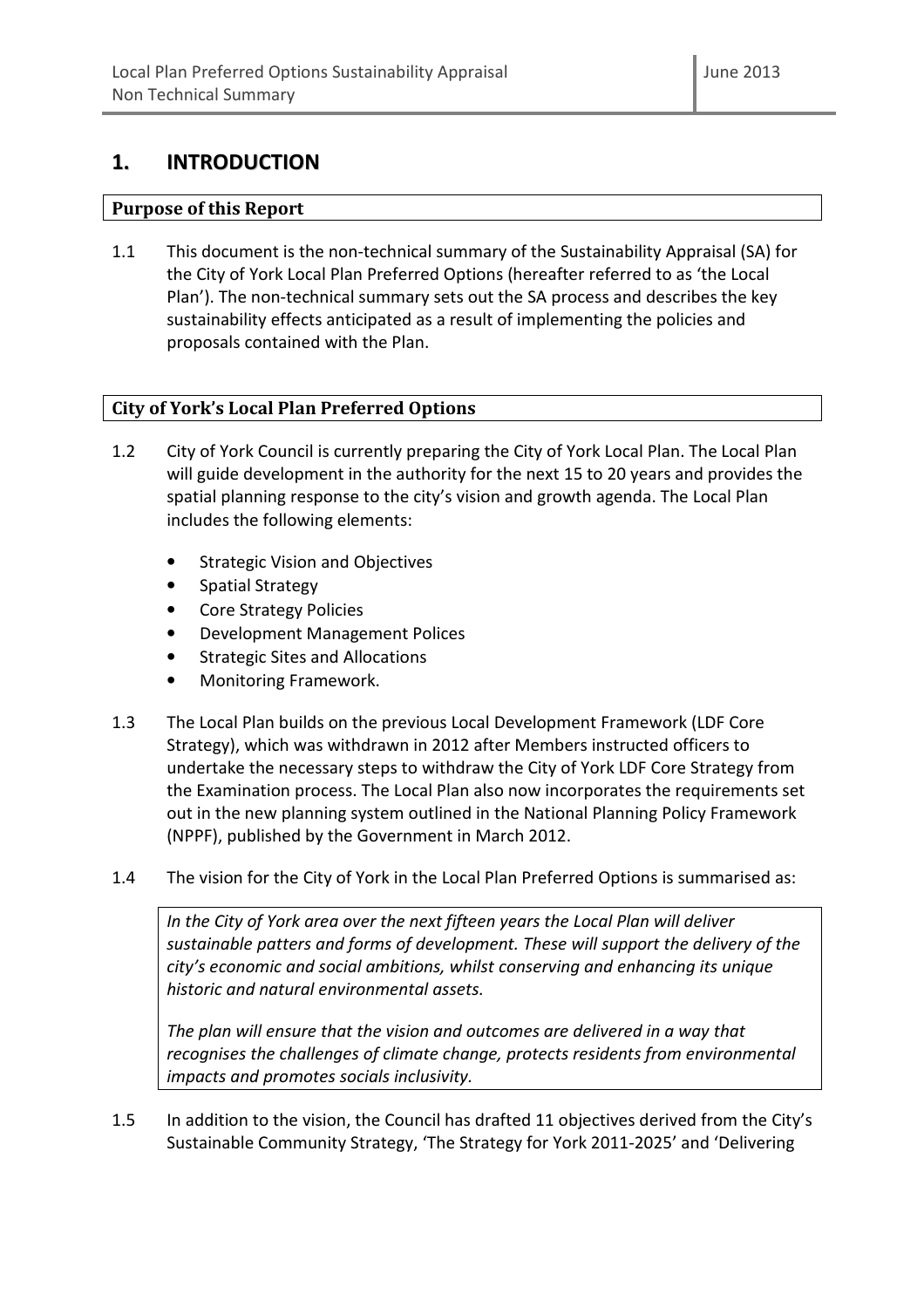for the People of York: The Council Plan 2011-2015'. The objectives are grouped under the following interconnected themes:

### Create Jobs and Grow the Economy

• Support sustainable economic growth to improve prosperity whilst respecting the City's unique built and natural environment.

## Build Strong Communities

• Build strong, sustainable communities through addressing the housing and community needs of York's current and future population.

## Protect the Environment

Built Environment

• Conserve and enhance York's heritage by ensuring new development is of the highest quality standards in urban design and public realm.

## Natural Environment

- Conserve and enhance York's Green Infrastructure whilst promoting accessibility to encourage opportunities for sport and recreation, and restore and recreate sites of priority species and habitats.
- Protect and preserve York's setting and special character

## Natural Resources and Environmental Protection

- Reduce flood risk by ensuring that new development is not subject to or does not contribute to flooding.
- Ensure sustainable design techniques are incorporated in new developments and maximise the generation and use of low carbon/renewable energy resources to reduce York's carbon footprint and help adapt and mitigate against climate change.
- Improve air quality and limit environmental nuisance including noise, vibration, light, dust, odour, fumes and emissions, from development.
- Reduce waste levels through the reducing, reusing and recycling hierarchy, and ensure appropriate sites for waste management are provided.
- Safeguard natural mineral resources and maximise the production and use of secondary aggregates.

## Get York Moving

- Promote sustainable modes of transport whilst delivering transport infrastructure.
- 1.6 Ensuring sustainable growth patterns is an important part of the Plan's vision and the spatial approach has explored the key principles for delivering sustainable growth for York. The key drivers are identified as economic growth and population/housing growth recognising that economic and housing growth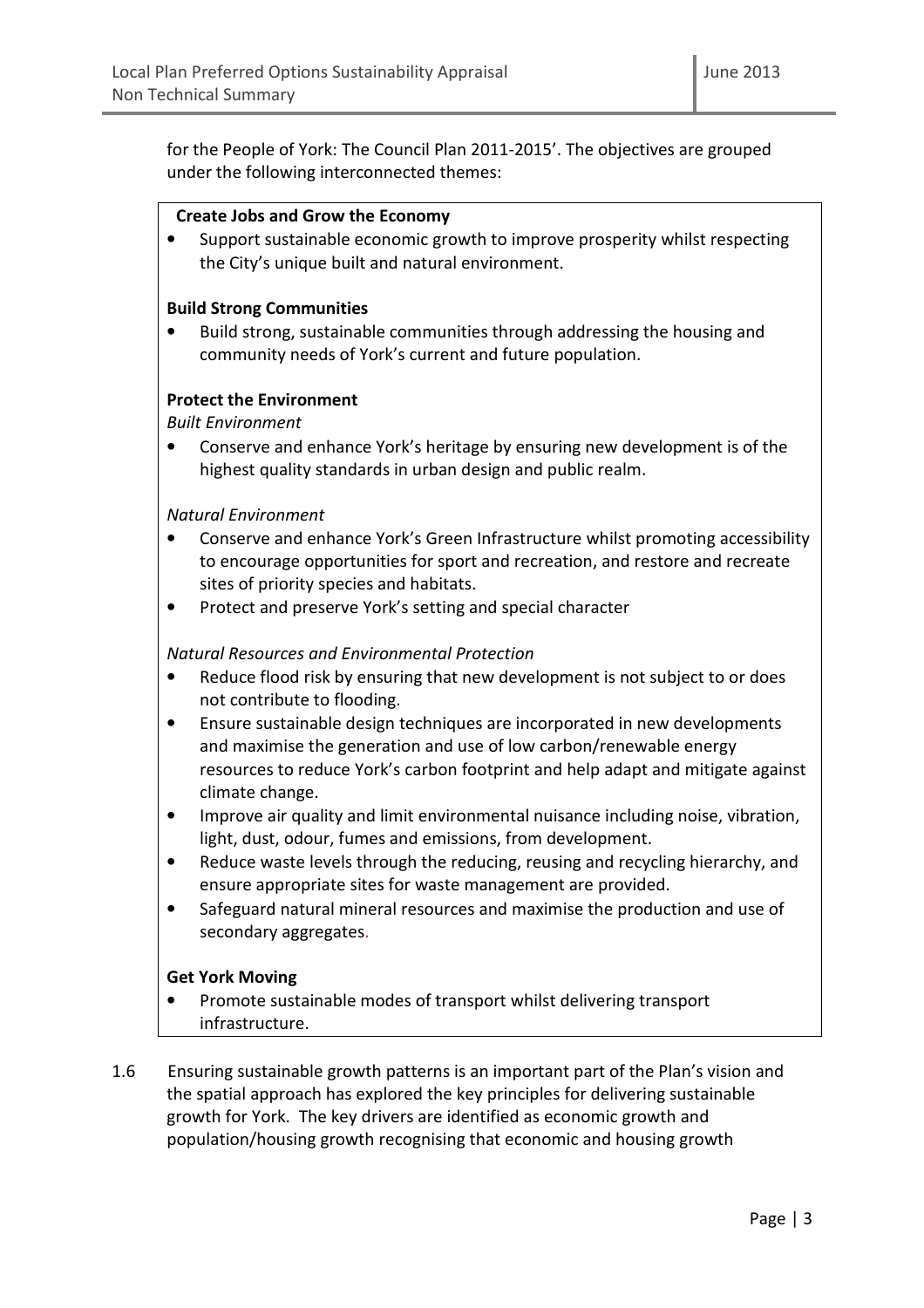intrinsically influence each other and if delivered together, should enable sustainable growth patterns by allowing people to live and work within the authority.

- 1.7 The overall approach to the Spatial Strategy underpins the approach to York's future growth through directing the location and scale of new housing, employment and retail. Delivering the spatial approach in the Local Plan is through:
	- Core Strategy Policies Core Strategy Policies are intended to support the delivery of the spatial strategy.
	- Strategic Sites and allocations In order to help achieve the spatial strategy, 24 strategic sites and 45 other allocations have been identified to support housing and economic growth.
	- Development Management Policies These outline the criteria against which planning applications will be assessed and will reflect the strategic objectives and core policies of the Core Strategy
- 1.8 In order to meet vision and growth agenda, the Council has drafted policies across the following interconnected vision themes:
	- Sustainable Development (1 policy)
	- Spatial Strategy, including:
		- **Spatial Strategy** 
			- o York Sub Area (1 policy)
			- o Delivering Sustainable Growth for York (4 policies)
			- o The Role of Greenbelt and Safeguarded Land (2 policies)
		- **Theory Contral (1 policy)**
		- York Central (1 policy).
	- Create Jobs and Grow the Economy
		- Economy (5 policies)
		- Retail  $(4$  policies)
	- Build Strong Communities
		- **Housing Growth and Distribution (4 policies)**
		- Aiding Choice in the Housing Market (6 policies)
		- Affordable Housing (1 policy)
		- **Community Facilities (4 policies)**
		- Education, Skills and Training (4 policies)
		- **Universities (5 policies)**
	- Protect the Environment
		- Design and the Historic Environment (14 policies)
		- Green Infrastructure (7 policies)
		- Green Belt (5 policies)
		- Flood Risk Management (3 policies)
		- Climate Change (2 policies)
		- **Environmental Quality (3 policies)**
		- Waste and Minerals (2 policies)
	- **Get York Moving**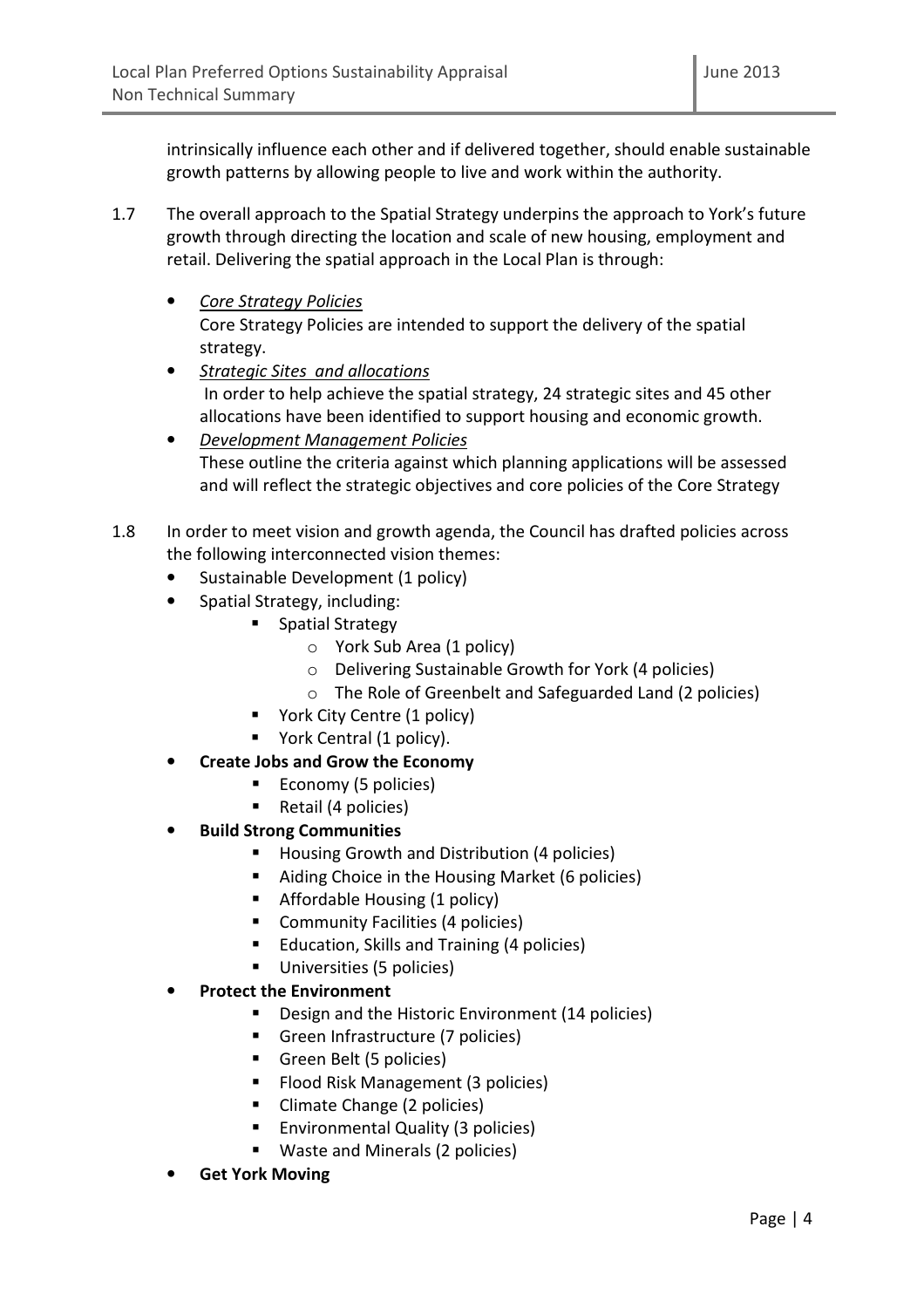- Transport (12 policies)
- **Communications Infrastructure (1 policy)**
- **Infrastructure and Developer Contributions (1 policy)**
- Delivery and Monitoring

# 2. SUSTAINABILITY APPRAISAL

- 2.1 It is important to ensure that the development options and policies within the Local Plan contribute to the aims of sustainable development. This is commonly defined as ensuring that there is a better quality of life for everyone now and in the future. Sustainable development seeks to strike a balance between economic, environmental and social factors to enable people to meet their needs whilst minimising the impact, nor compromising the ability of future generations to the meet their needs.
- 2.2 The requirement for Sustainability Appraisal of Local Plans is set under Section 19(5) of the Planning and Compulsory Purchase Act 2004. In undertaking this requirement, planning authorities must also incorporate the requirements of the European Strategic Environmental Assessment Directive 2001/42/EC regarding the assessment of the effects of plans and programmes on the environmental. This is a law that sets out to integrate environmental considerations into the development of plans and programmes.
- 2.3 There are 5 key stages within the SA process. These are shown in Figure 1 together with how they relate to the preparation of the Local Plan.
- 2.4 Stage A of the SA process has been completed through the production of a Scoping Report. The scoping report establishes the baseline data and sets the sustainability context for York. The Scoping report also establishes the framework for undertaking the Sustainability Appraisal through the production of a set of sustainable development objectives against which the performance of the plan can be measured and monitored.
- 2.5 Consultation on the Scoping Report took place in February –March 2013. The final scoping report is available to download from the Council's website at: www.york.gov.uk/localplan.
- 2.6 Stage B of the process is iterative amd involves the development and refinement of the Local Plan by testing the sustainability strengths and weaknesses of the emerging objectives, policies and allocations. This helps to promote sustainable development through early integration of sustainability considerations into the preparation of the Local Plan. In addition, this stage considers which sites would be the most suitable to deliver the strategic ambitions of the plan.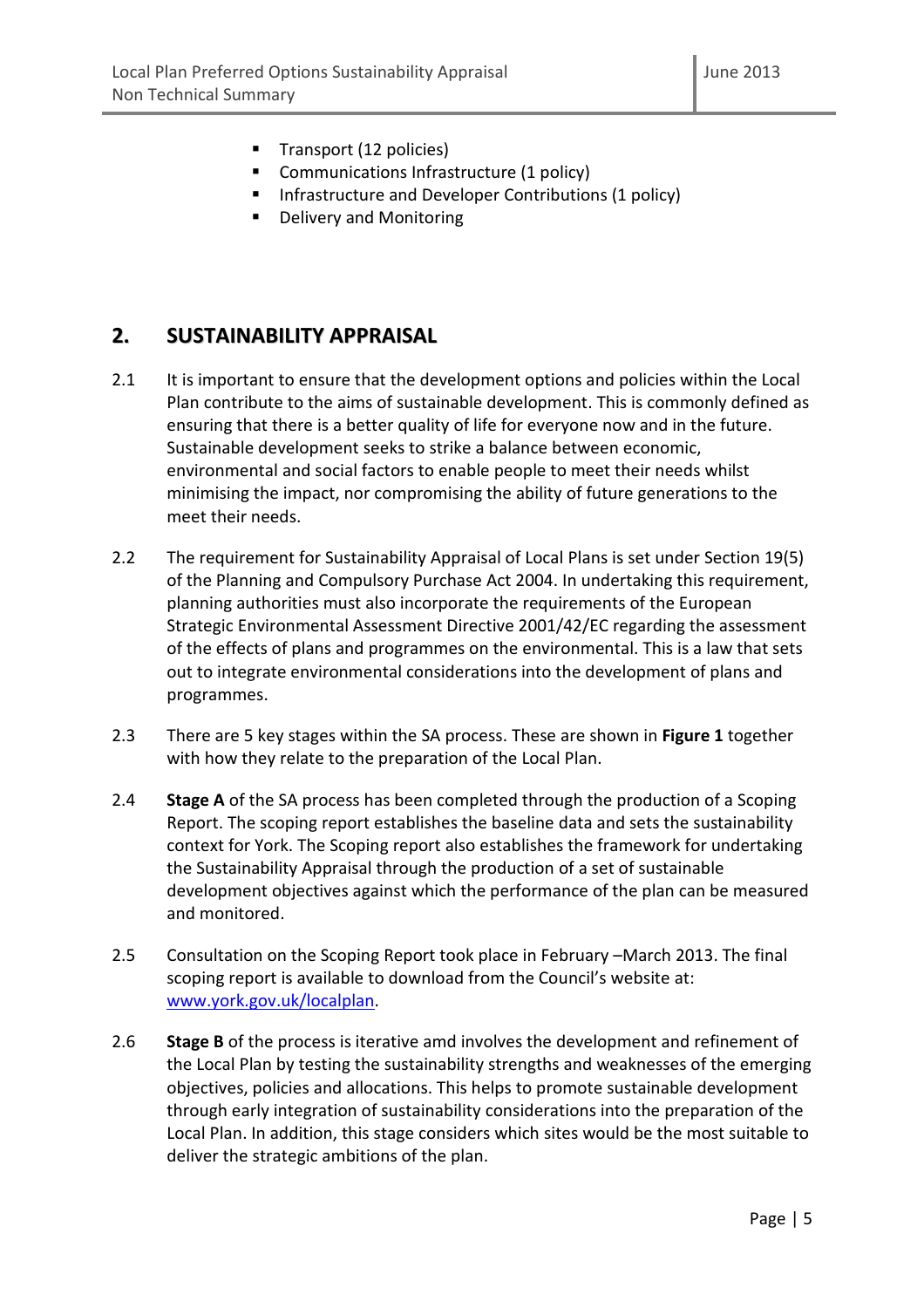2.7 The SA report produced alongside the Local Plan forms part of the iterative process in developing the final vision, objectives, policies and allocations. The findings of this report, together with the consultation responses and ongoing evidence base work, will help to refine the the Preferred Options further culminating in the preparation of a Local Plan Submission Report and SA Appraisal (Stage C) and further consultation (Stage D).



## Figure 1: The SA and Local Plan preparation process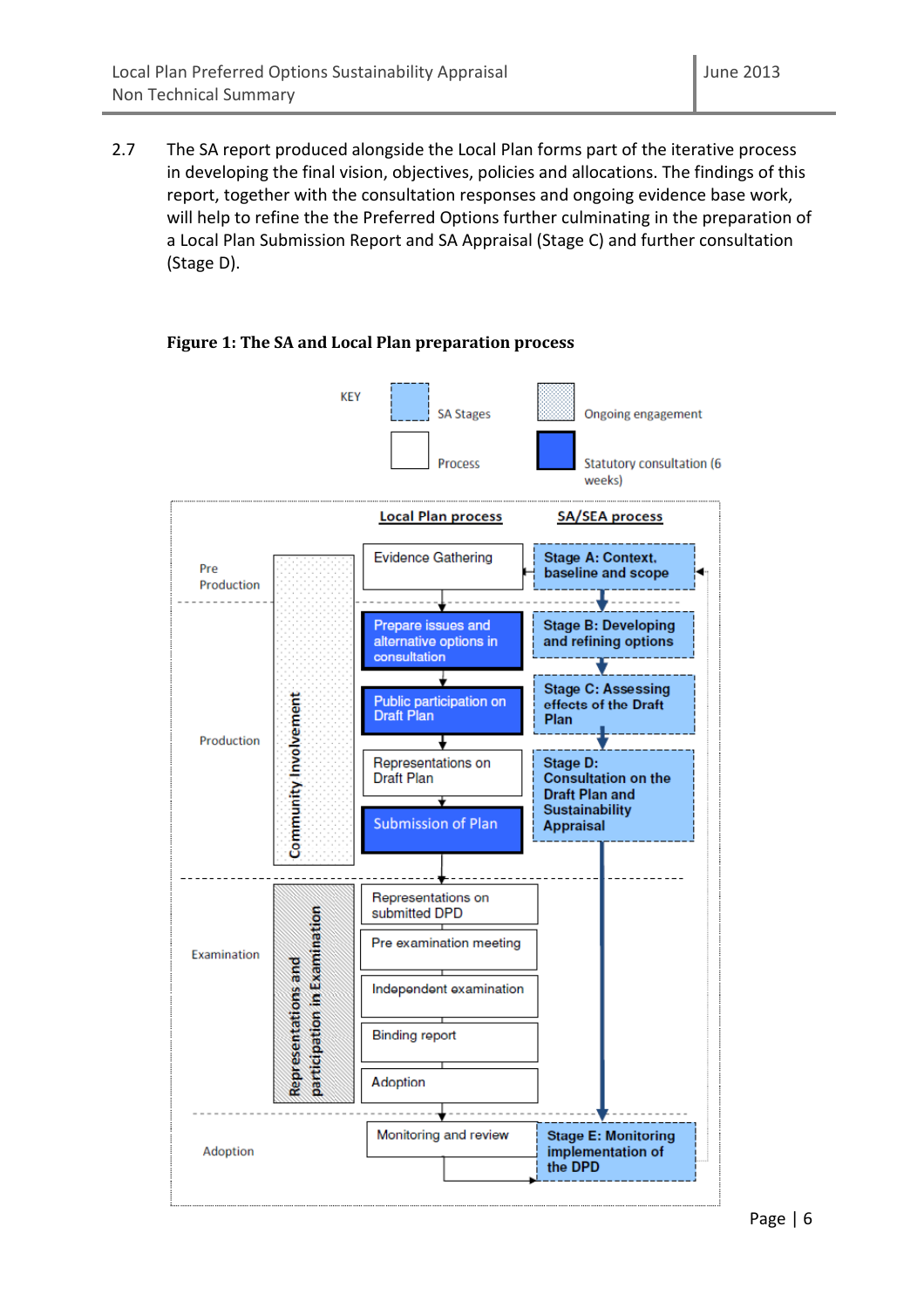## How the Local Plan Preferred Options has been Appraised

2.8 The SA Scoping Report sets out a framework that is used to carry out the appraisal. The Framework contains 15 objectives covering a range of social, environmental and economic factors. The objectives are supported by sub-objectives, which are more detailed guide questions to help the assessment of the Local Plan.

| No.            | <b>Sustainability Framework Objectives</b>                                        |
|----------------|-----------------------------------------------------------------------------------|
| 1              | To meet the diverse housing needs of the population in a sustainable way.         |
| $\overline{2}$ | Improve the health and well-being of York's population                            |
| 3              | Improve education, skills development and training for an effective workforce     |
| 4              | Create jobs and deliver growth of a sustainable, low carbon and inclusive economy |
| 5              | Help deliver equality and access to all                                           |
| 6              | Reduce the need to travel and deliver a sustainable integrated transport network  |
| $\overline{7}$ | To minimise greenhouse gases that cause climate change and deliver a managed      |
|                | response to its effects                                                           |
| 8              | Conserve or enhance green infrastructure, bio-diversity, geodiversity, flora and  |
|                | fauna for accessible high quality and connected natural environment               |
| 9              | Use land resources efficiently and safeguard their quality                        |
| 10             | Improve water efficiency and quality                                              |
| 11             | Reduce waste generation and increase level of reuse and recycling                 |
| 12             | Improve air quality                                                               |
| 13             | Minimise flood risk and reduce the impact of flooding to people and property in   |
|                | York                                                                              |
| 14             | Conserve or enhance York's historic environment, cultural heritage, character and |
|                | setting                                                                           |
| 15             | Protect and enhance York's natural and built landscape                            |

### **Figure 2: SA Objectives**

- 2.9 The Local Plan has been reviewed against the Framework to identify those elements that have the potential to influence social, environmental and economic factors. These were the Strategic Vision Themes, the Preferred Spatial Strategy, Core Strategy Policies, Strategic Sites and Allocations.
- 2.10 In addition, in order to select the most appropriate sites, a consultation was undertaken in Autumn 2012 to ask for sites to be submitted for consideration as part of the Local Plan process. These sites have been submitted to a desk-based analysis to evaluate and score accordingly how sustainable they are in terms of their location against a number of social, environmental and economic factors. Figure 3 summarises the key stages of this location assessment and its compatibility with sustainability objectives. More detail is presented in Section 3 and Appendix 7 of the main SA report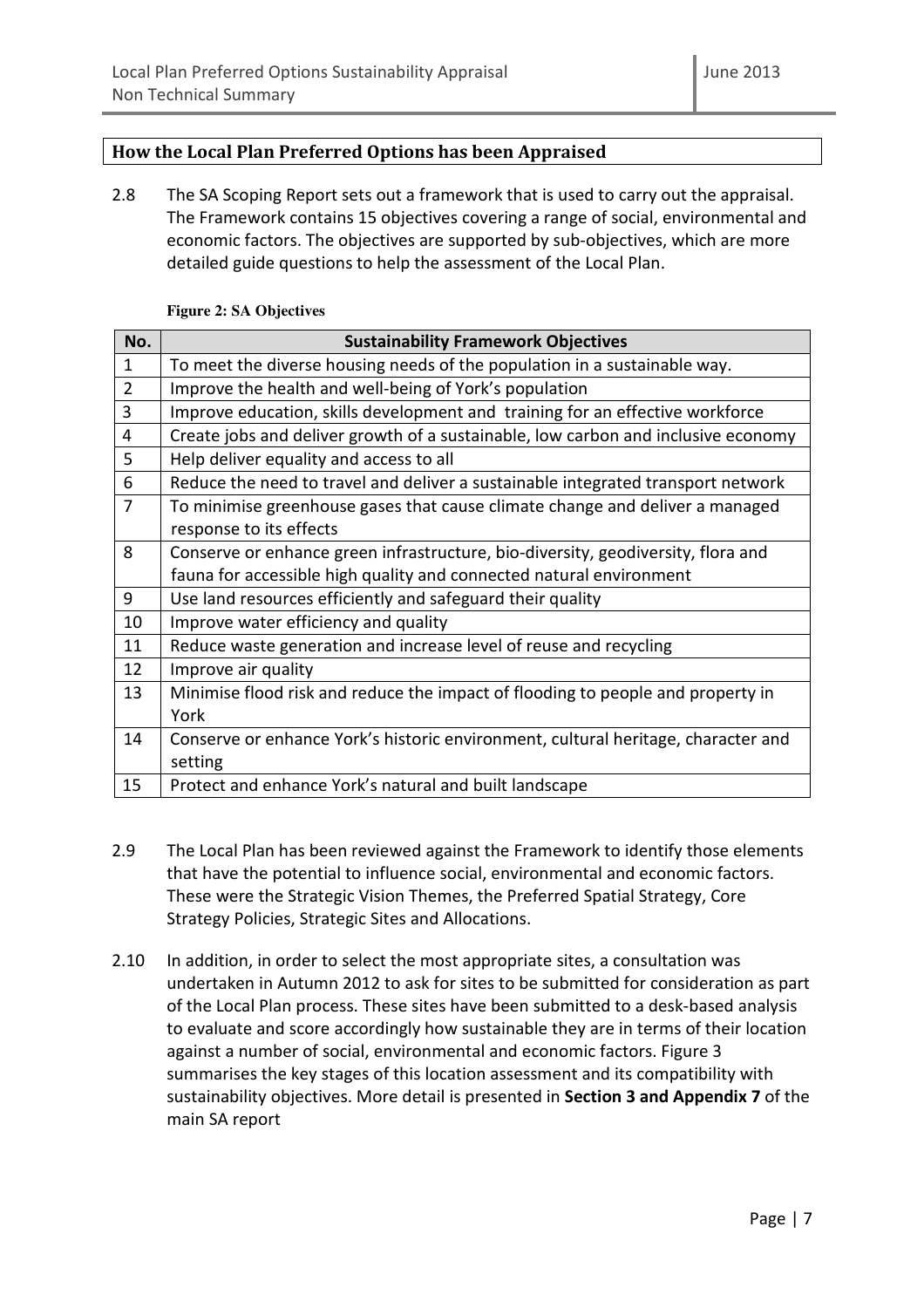|                                                                                                  |                      |                 | <b>Compatibility with SA/SEA objectives:</b> |
|--------------------------------------------------------------------------------------------------|----------------------|-----------------|----------------------------------------------|
| <b>Criteria Stage</b>                                                                            | <b>Environmental</b> | <b>Social</b>   | <b>Economic</b>                              |
|                                                                                                  | ☑                    |                 |                                              |
| <b>Criteria 1: Environmental Assets protection</b><br>Is the site wholly or partly within:       |                      |                 |                                              |
|                                                                                                  |                      |                 |                                              |
| <b>Historic Character and Setting</b>                                                            |                      |                 |                                              |
| High Flood Risk (Zone 3b)<br>$\bullet$<br><b>Statutory Nature Conservation designations</b><br>٠ |                      |                 |                                              |
| (SACs, SPAs, SSSIs, RAMSARs)                                                                     |                      |                 |                                              |
| Regional Green Infrastructure Corridors<br>٠                                                     |                      |                 |                                              |
| Sites of Special Interest for Nature Conservation                                                |                      |                 |                                              |
| (SINC)                                                                                           |                      |                 |                                              |
| Local Sites of Nature Conservations Interest (LNRs)                                              |                      |                 |                                              |
| <b>Ancient Woodland</b>                                                                          |                      |                 |                                              |
| (Site boundary amended as appropriate)                                                           |                      |                 |                                              |
| Criteria 2: Openspace retention                                                                  | ☑                    |                 |                                              |
| Is the site or does it contain existing openspace?                                               |                      |                 |                                              |
| (Site boundary amended as appropriate)                                                           |                      |                 |                                              |
| Criteria 3: Greenfield and high flood risk protection                                            | ☑                    |                 |                                              |
| Is the site greenfield and within flood zone 3a?                                                 |                      |                 |                                              |
| (Site boundary is amended as appropriate)                                                        |                      |                 |                                              |
| <b>Size threshold Applied</b>                                                                    |                      |                 |                                              |
| Sites under 0.2 hectares were considered as under threshold                                      |                      |                 |                                              |
| Sites 0.2 ha $-5$ ha: considered for site allocations                                            |                      |                 |                                              |
| Sites over 5ha: considered for Strategic Sites                                                   |                      |                 |                                              |
| <b>Criteria 4a: Access to facilities and services</b>                                            |                      | $\triangledown$ |                                              |
| Is the site within distance of facilities and                                                    |                      |                 |                                              |
| services?                                                                                        |                      |                 |                                              |
| (NB: specific distances relate to facility or service)                                           |                      |                 |                                              |
| <b>Criteria 4b: Access to Transport</b>                                                          |                      | ☑               | ☑                                            |
| Is the site within distance of transport                                                         |                      |                 |                                              |
| modes/routes?                                                                                    |                      |                 |                                              |
| (NB: specific distances relate to mode of                                                        |                      |                 |                                              |
| transport/routes)                                                                                |                      |                 |                                              |
| <b>Environmental Considerations</b>                                                              | ☑                    |                 |                                              |
|                                                                                                  |                      |                 |                                              |

## **Figure 3: Sustainable Location Assessment Methodology Summary**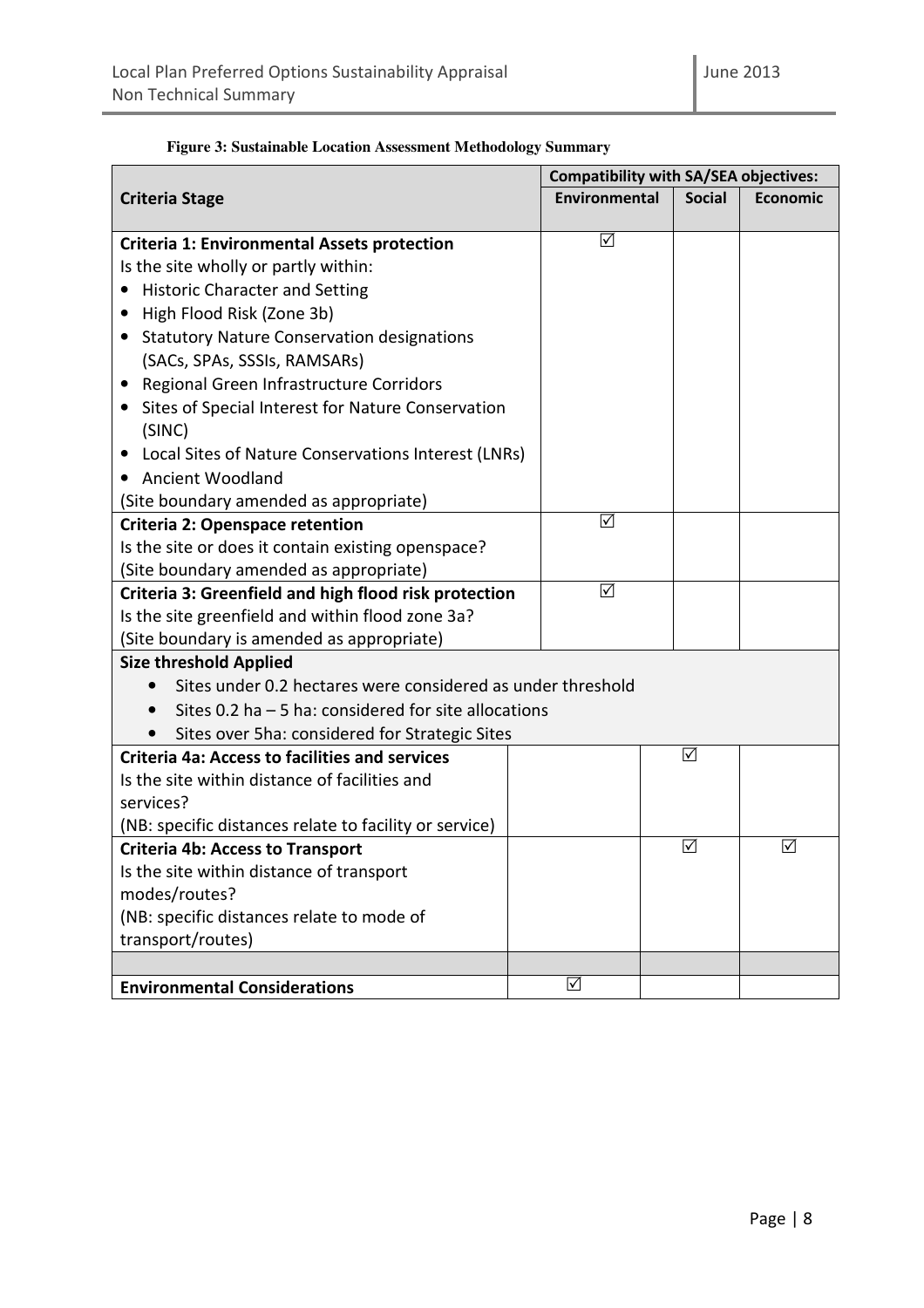# 3. SUMMARY OF THE APPRAISAL FINDINGS

## Vision and Objectives

3.1 Figure 4 contains the matrix which compares the SA objectives and the four priorities listed above. A more detailed assessment is presented in Appendix 5 to the main SA Report.

### **Figure 4: Vision and Outcomes Compatibility Matrix and Key**

| Symbol | Likely Compatibility with SA Objective                 |
|--------|--------------------------------------------------------|
| $++$   | Very compatible                                        |
|        | Compatible                                             |
| 0      | No clear link                                          |
|        | Uncertain or insufficient information                  |
|        | Incompatible                                           |
|        | Very incompatible                                      |
|        | Compatible or incompatible depending on implementation |

|                |                                                                                             | <b>Local Plan Priorities</b>                            |                                     |                                           |                                    |                                      |                                                                                     |  |  |  |  |
|----------------|---------------------------------------------------------------------------------------------|---------------------------------------------------------|-------------------------------------|-------------------------------------------|------------------------------------|--------------------------------------|-------------------------------------------------------------------------------------|--|--|--|--|
|                | <b>SA Objectives</b>                                                                        | <b>Create Jobs</b><br>and Grow<br>the<br><b>Economy</b> | Get<br><b>York</b><br><b>Moving</b> | <b>Build Strong</b><br><b>Communities</b> | <b>Built</b><br><b>Environment</b> | <b>Natural</b><br><b>Environment</b> | <b>Natural</b><br><b>Resources and</b><br><b>Environmental</b><br><b>Protection</b> |  |  |  |  |
| $\mathbf{1}$   | To meet the diverse<br>housing needs of the<br>population in a<br>sustainable way.          | $\mathbf 0$                                             | 0                                   | ++                                        |                                    |                                      |                                                                                     |  |  |  |  |
| $\overline{2}$ | Improve the health and<br>well-being of York's<br>population.                               | ÷                                                       | ÷                                   | $++$                                      | 0                                  | $^{\mathrm{+}}$                      | ++                                                                                  |  |  |  |  |
| 3              | Improve education,<br>skills development and<br>training for an effective<br>workforce.     | ++                                                      | 0                                   | ++                                        | 0                                  | $\mathbf 0$                          | 0                                                                                   |  |  |  |  |
| $\overline{4}$ | Create jobs and deliver<br>growth of a sustainable,<br>low carbon and<br>inclusive economy. | ++                                                      | ++                                  | ٠                                         |                                    |                                      |                                                                                     |  |  |  |  |
| 5              | Help deliver equality<br>and access to all.                                                 | ÷                                                       | $++$                                | $++$                                      | $\bf{0}$                           | 0                                    | $\mathbf{0}$                                                                        |  |  |  |  |
| 6              | Reduce the need to<br>travel and deliver a<br>sustainable integrated<br>transport network.  | ++                                                      | $^{++}$                             | $++$                                      |                                    |                                      |                                                                                     |  |  |  |  |
| $\overline{7}$ | To minimise<br>greenhouse gases that<br>cause climate change<br>and deliver a managed       |                                                         |                                     |                                           |                                    |                                      | ++                                                                                  |  |  |  |  |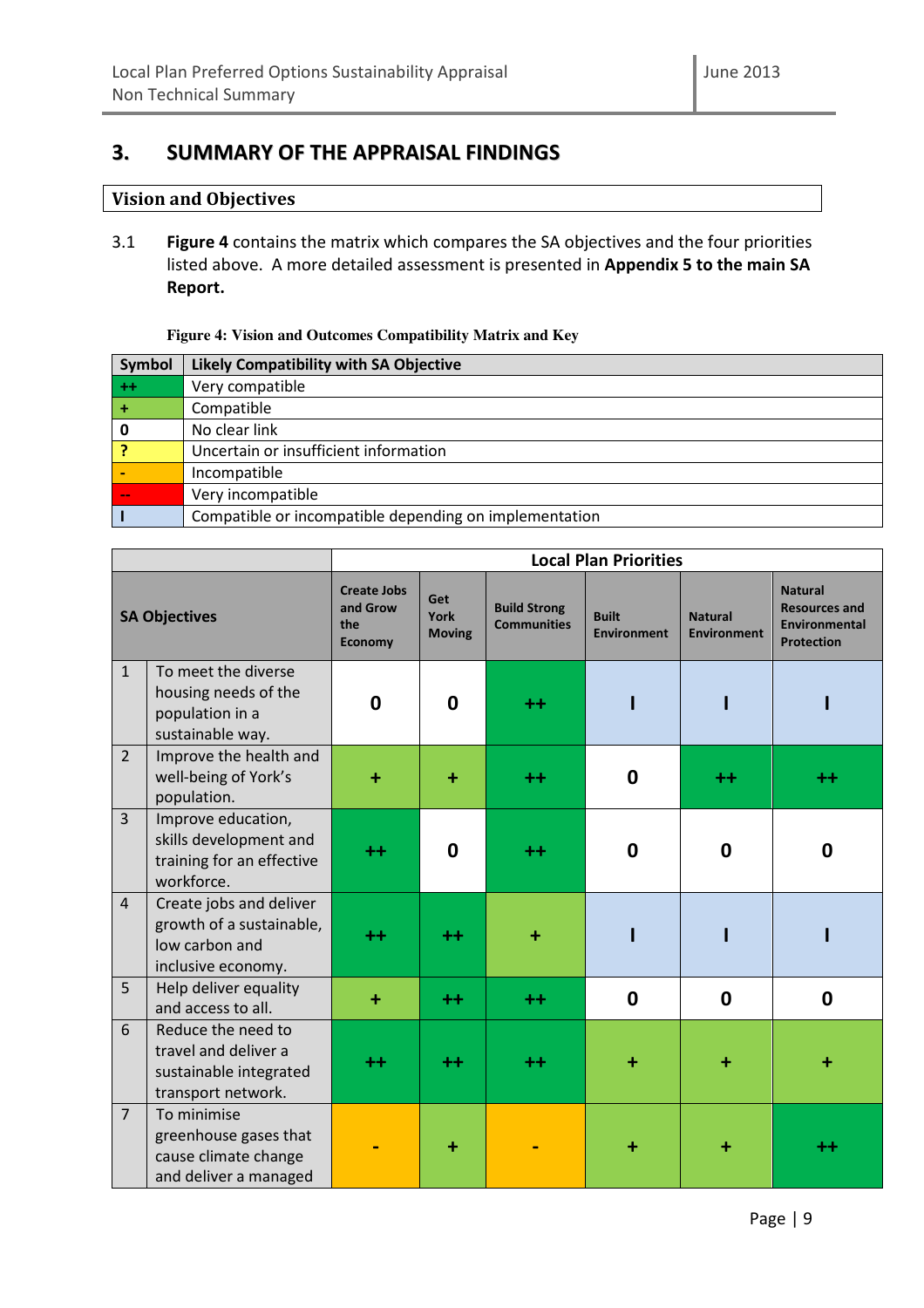|    |                                                                                                                                                                              | <b>Local Plan Priorities</b>                            |                                     |                                           |                                    |                                      |                                                                                     |  |  |  |  |  |
|----|------------------------------------------------------------------------------------------------------------------------------------------------------------------------------|---------------------------------------------------------|-------------------------------------|-------------------------------------------|------------------------------------|--------------------------------------|-------------------------------------------------------------------------------------|--|--|--|--|--|
|    | <b>SA Objectives</b>                                                                                                                                                         | <b>Create Jobs</b><br>and Grow<br>the<br><b>Economy</b> | Get<br><b>York</b><br><b>Moving</b> | <b>Build Strong</b><br><b>Communities</b> | <b>Built</b><br><b>Environment</b> | <b>Natural</b><br><b>Environment</b> | <b>Natural</b><br><b>Resources and</b><br><b>Environmental</b><br><b>Protection</b> |  |  |  |  |  |
|    | response to its effects.                                                                                                                                                     |                                                         |                                     |                                           |                                    |                                      |                                                                                     |  |  |  |  |  |
| 8  | Conserve or enhance<br>green infrastructure,<br>bio-diversity, geo-<br>diversity, flora and<br>fauna for accessible<br>high quality and<br>connected natural<br>environment. |                                                         | $\mathbf 0$                         |                                           | $\mathbf 0$                        | ++                                   | ++                                                                                  |  |  |  |  |  |
| 9  | Use land resources<br>efficiently and<br>safeguard their quality.                                                                                                            |                                                         | $\mathbf 0$                         | I                                         |                                    | $^{\mathrm{+}}$                      | ++                                                                                  |  |  |  |  |  |
| 10 | Improve water<br>efficiency and quality.                                                                                                                                     |                                                         | 0                                   |                                           | $\boldsymbol{0}$                   | $+ +$                                | $^{\mathrm{++}}$                                                                    |  |  |  |  |  |
| 11 | Reduce waste<br>generation and increase<br>level of reuse and<br>recycling.                                                                                                  |                                                         | 0                                   |                                           | $\mathbf 0$                        | $\bf{0}$                             | ++                                                                                  |  |  |  |  |  |
| 12 | Improve air quality.                                                                                                                                                         | $\mathbf{I}$                                            | $++$                                | Ī                                         | $\mathbf 0$                        | $\mathbf 0$                          | $++$                                                                                |  |  |  |  |  |
| 13 | Minimise flood risk and<br>reduce the impact of<br>flooding to people and<br>property in York.                                                                               |                                                         | 0                                   | ı                                         | $\boldsymbol{0}$                   | ++                                   | ++                                                                                  |  |  |  |  |  |
| 14 | Conserve or enhance<br>York's historic<br>environment, cultural<br>heritage, character and<br>setting.                                                                       |                                                         | 0                                   | $^{\mathrm{++}}$                          | $^{\mathrm{+}}$                    | $\bf{0}$                             | 0                                                                                   |  |  |  |  |  |
| 15 | Protect and enhance<br>York's natural and built<br>landscape.                                                                                                                |                                                         | 0                                   |                                           |                                    |                                      |                                                                                     |  |  |  |  |  |

- 3.2 Broadly, the Local Plan priorities (hereafter referred to as 'objectives') are supportive of the SA objectives. No very incompatible objectives have been identified during the assessment and all of the SA objectives were considered to be very compatible with one or more of the Local Plan objectives.
- 3.3 Those SA objectives that are particularly well supported by the Local Plan objectives include health (SA Objective 2) and transport (SA Objective 6) which reflects the emphasis of these Plan objectives on improving health, reducing the need to travel and enhancing transport infrastructure. Local Plan objectives relating to economic development, transport and building strong communities were identified as having a strong positive relationship with the socio-economic SA objectives (SA Objectives 1,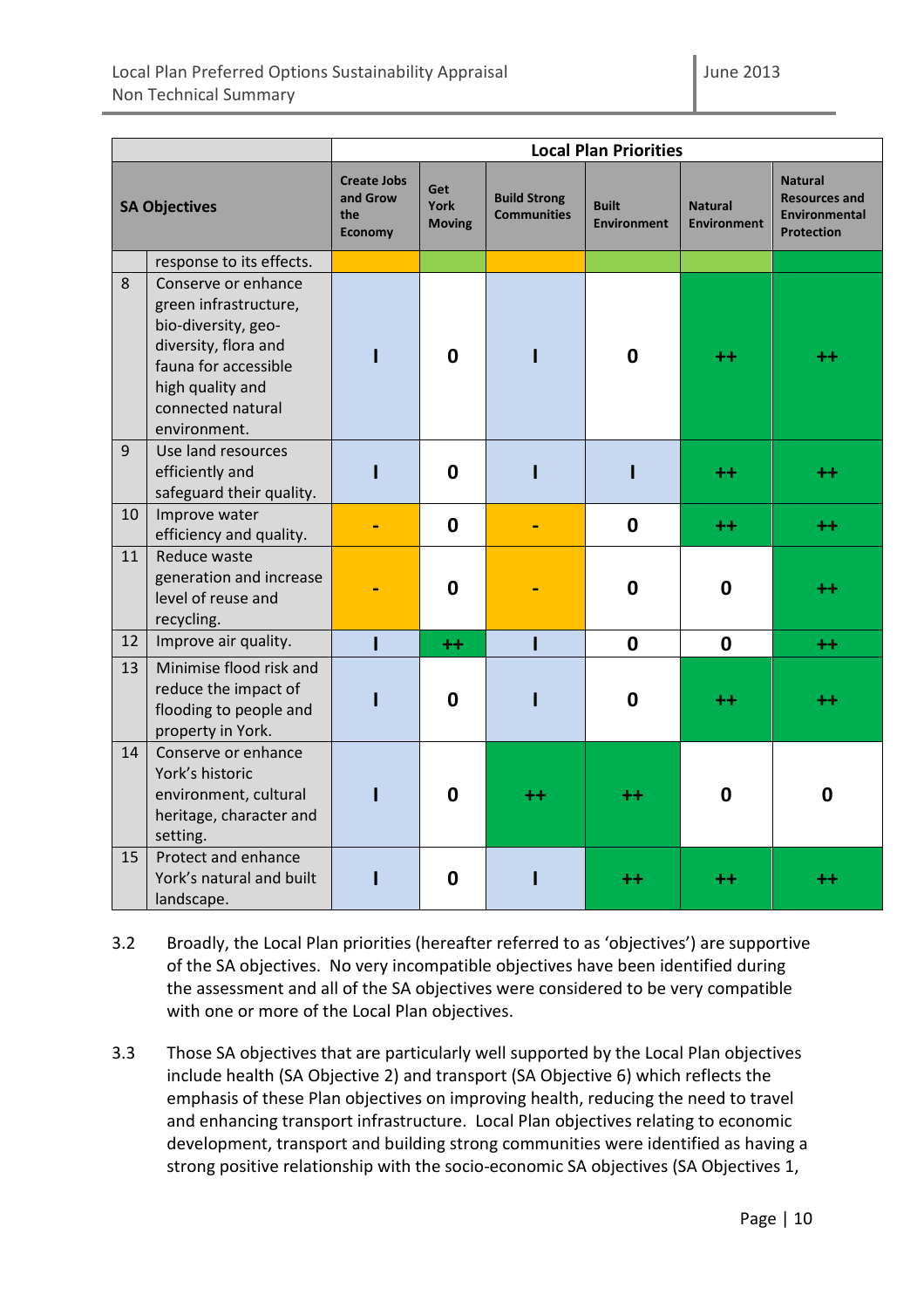2, 3, 4, 5 and 6) in particular whilst those Plan objectives relating to the protection and enhancement of the built and natural environment and resource use were considered to be compatible with those SA objectives covering environmental issues as well as health.

3.4 This assessment has identified some areas where possible tensions exist. Where tensions have been identified this primarily relates to, on the one hand, the need for growth, and on the other, the need to protect and enhance the natural and built environment of York. For example, those Local Plan objectives that relate to job creation and building strong communities are likely to lead to increased resource use associated with new housing and economic development, which may be incompatible with SA objectives relating to climate change (SA Objective 7), water (SA Objective 10) and waste and resource use (SA Objective 11). However, any adverse effects may be mitigated, and tensions between the objectives resolved, if development takes place in accordance with all of the Local Plan objectives and as such an incompatibility is not necessarily an insurmountable issue, but one that may need to be considered in the development and implementation of the policies that will ultimately comprise the Plan.

## Preferred Policy Approach

- 3.5 As part of the emerging Local Plan, a number of policy approaches were evaluated to gauge the most sustainable approach to take forward into policy. Section 4. 2 of the main SA sets out the analysis of the Preferred Approach and the alternatives considered. A full appraisal against the SA Framework is set out in Appendix 6.
- 3.6 The appraisal of each policy against the objective relies on an element of qualitative and subjective assessment. To summarise the findings the following scoring system has been used (Figure 5).

|  |  | Figure 5: Appraisal Scoring System for the Strategic Vision and Policy Alternatives |
|--|--|-------------------------------------------------------------------------------------|
|  |  |                                                                                     |

| Symbol | Likely effect on the SA Objective                                          |
|--------|----------------------------------------------------------------------------|
| $++$   | The option is likely to have a very positive impact                        |
|        | The option is likely to have a positive impact                             |
|        | No significant effect / no clear link                                      |
|        | Uncertain or insufficient information on which to determine impact         |
|        | The option is likely to have a negative impact                             |
|        | The option is likely to have a very negative effect                        |
|        | The option could have a positive or negative impact depending on how it is |
|        | implemented                                                                |

3.7 As part of the appraisal commentary, the cumulative impacts arising from the plan as well as recommendations for improvement were provided along with the assessment. The resulting impacts from the different plan chapters are set out in Figure 6.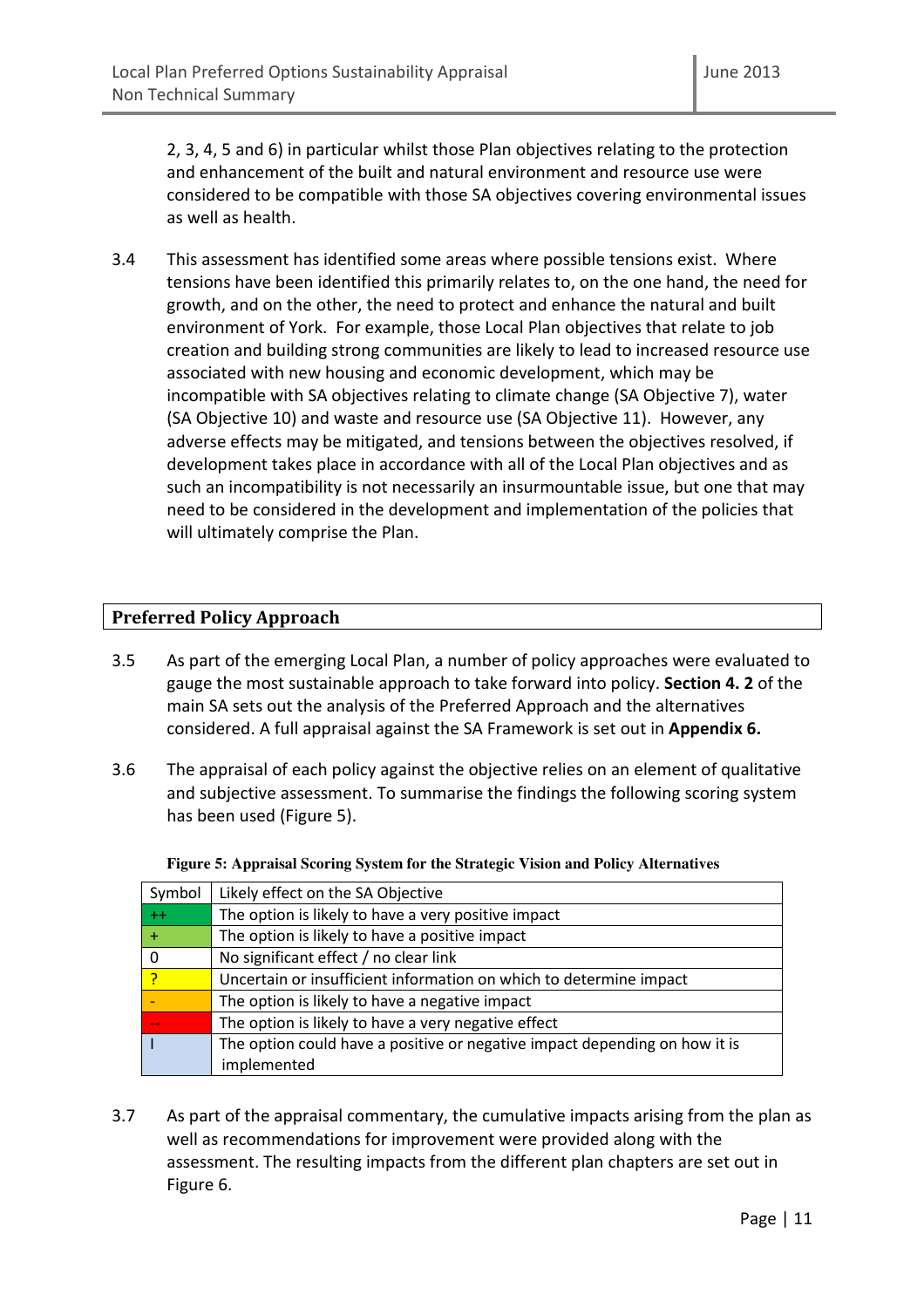| <b>SA Objective</b>                | <b>Policy Chapters</b>     |                  |                               |                                                      |                      |                                                |                            |                      |                |                       |                              |           |                |                                                        | Commentary on cumulative effects (including<br>secondary and synergistic effects)                                                                                                                                                                                                                                                                                                                                                                                                    |
|------------------------------------|----------------------------|------------------|-------------------------------|------------------------------------------------------|----------------------|------------------------------------------------|----------------------------|----------------------|----------------|-----------------------|------------------------------|-----------|----------------|--------------------------------------------------------|--------------------------------------------------------------------------------------------------------------------------------------------------------------------------------------------------------------------------------------------------------------------------------------------------------------------------------------------------------------------------------------------------------------------------------------------------------------------------------------|
|                                    | development<br>Sustainable | Spatial Strategy | <b>Retail</b><br>ೲ<br>Economy | Housing growth,<br>distribution and<br>affordability | Community Facilities | and<br><b>Skills</b><br>Training<br>Education, | Design and the<br>Historic | Green Infrastructure | Climate Change | Environmental quality | and Minerals<br><b>Waste</b> | Transport | Infrastructure | ct of the<br>ಕ<br>rred<br>effe<br>prefer<br>Cumulative |                                                                                                                                                                                                                                                                                                                                                                                                                                                                                      |
| 1. Housing                         | $\ddot{}$                  | $^{++}$          | ٠                             | $++$                                                 | $++$                 | ÷                                              | ?                          | ÷                    | ÷              | 0                     | 0                            | ÷         | $+ +$          | $+ +$                                                  | It is anticipated that the preferred options would have<br>a significant positive effect on the achievement of the<br>SA objective.                                                                                                                                                                                                                                                                                                                                                  |
| 2. Health and<br><b>Well-being</b> | $++$                       | ÷                | ÷                             | $\overline{\mathbf{r}}$<br>÷                         | $++$                 | $+ +$                                          | O                          | $+ +$                | ÷              | $+ +$                 | ÷                            | ÷         | ÷              | $++$                                                   | It is anticipated that the preferred options would have<br>a significant positive effect on the achievement of the<br>SA objective however, care must be taken to ensure<br>delivery of facilities in the most appropriate places<br>and the accessibility of urban extensions.                                                                                                                                                                                                      |
| 3. Education<br>and Skills         | ÷                          | ٠                | $+ +$                         | ÷                                                    | 0                    | $+ +$                                          | 0                          | ÷                    | ÷              | 0                     | ٠                            | ÷         | ÷              | ÷                                                      | It is anticipated that the preferred options would have<br>a positive effect on the achievement of the SA<br>objective.                                                                                                                                                                                                                                                                                                                                                              |
| 4. Economy                         | $\ddot{}$                  | $++$             | $+ +$                         | ÷                                                    | ÷                    | $+ +$                                          | $\overline{\mathbf{P}}$    | ÷                    | ÷              | $\bf{0}$              | $\bf{0}$                     | ÷         | ÷              | $++$                                                   | It is anticipated that the preferred options would have<br>a significant positive effect on the achievement of the<br>SA objective. However, there is the potential for<br>positive effects to be reduced as a result of the<br>approach to businesses and industrial uses within<br>residential areas because of restrictions on<br>businesses and also because the costs of<br>infrastructure may affect the viability of schemes that<br>would otherwise deliver economic growth. |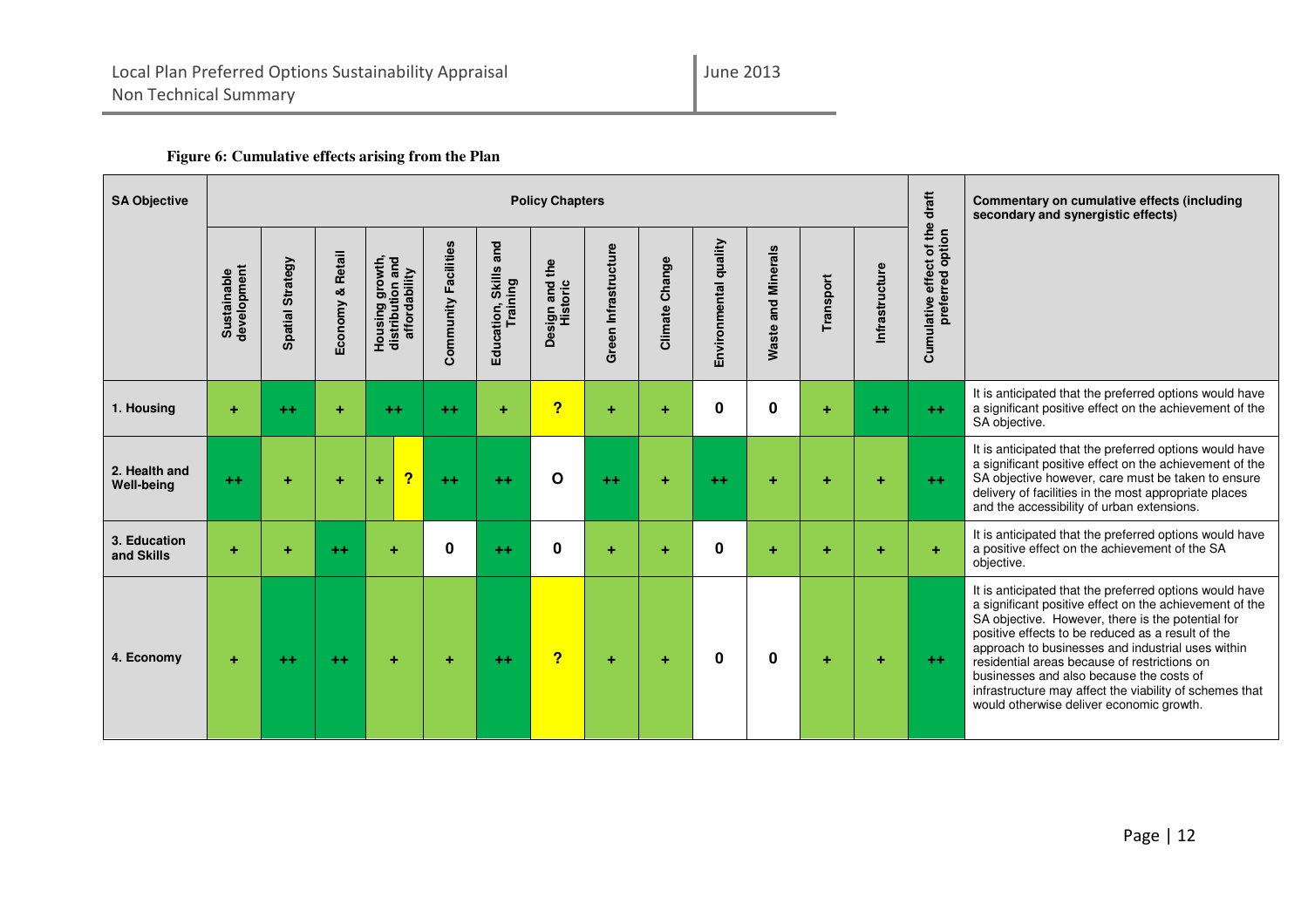| <b>SA Objective</b>                        | <b>Policy Chapters</b>     |                         |                               |                                                      |                      |                                                |                                       |                      |                |                       |                                            |           |                |                                                            | Commentary on cumulative effects (including<br>secondary and synergistic effects)                                                                                                                                                                                                                                                                |
|--------------------------------------------|----------------------------|-------------------------|-------------------------------|------------------------------------------------------|----------------------|------------------------------------------------|---------------------------------------|----------------------|----------------|-----------------------|--------------------------------------------|-----------|----------------|------------------------------------------------------------|--------------------------------------------------------------------------------------------------------------------------------------------------------------------------------------------------------------------------------------------------------------------------------------------------------------------------------------------------|
|                                            | Sustainable<br>development | <b>Spatial Strategy</b> | <b>Retail</b><br>×<br>Economy | Housing growth,<br>distribution and<br>affordability | Community Facilities | and<br><b>Skills</b><br>Training<br>Education, | the<br>sign and<br>Historic<br>Design | Green Infrastructure | Climate Change | Environmental quality | <b>Minerals</b><br>$\overline{a}$<br>Waste | Transport | Infrastructure | of the<br>ਠ<br>ಕ<br>effe<br>red<br>ō<br>Cumulative<br>pref |                                                                                                                                                                                                                                                                                                                                                  |
| 5. Equality<br>and<br><b>Accessibility</b> | ٠                          | $^{++}$                 | ٠                             | ÷                                                    | $++$                 | $+ +$                                          | 0                                     | ÷                    | ÷              | 0                     |                                            | ٠         | ÷              | ÷                                                          | It is anticipated that the preferred options would have<br>a positive effect on the achievement of the SA<br>objective. Conflict may occur when sites suitable for<br>gypsies, travellers and show people sites are<br>identified for other types of accommodation                                                                               |
| 6. Transport                               | $++$                       | ÷                       | ٠                             | ÷                                                    | ÷                    | ÷                                              | ?                                     | ÷                    | ÷              | ÷                     | ÷                                          | $++$      | ÷              | ÷                                                          | It is anticipated that the preferred options would have<br>a positive effect on the achievement of the SA<br>objective.<br>However, further development in key locations would<br>generate more traffic which could lead to congestion<br>particularly within the urban area.                                                                    |
| 7. Climate<br>Change                       | ÷                          | ÷                       | $\overline{?}$<br>÷           | $\ddot{}$                                            | ÷                    | ÷                                              | ?                                     | ÷                    | ÷              | ٠                     | ٠                                          | $+ +$     | ÷              | ÷                                                          | It is anticipated that the preferred options would have<br>a positive effect on the achievement of the SA<br>objective<br>However, meeting development needs will result in<br>increased greenhouse gas emissions as a result of<br>increased vehicle movements, increased fuel<br>consumptions and energy use in new dwellings and<br>premises. |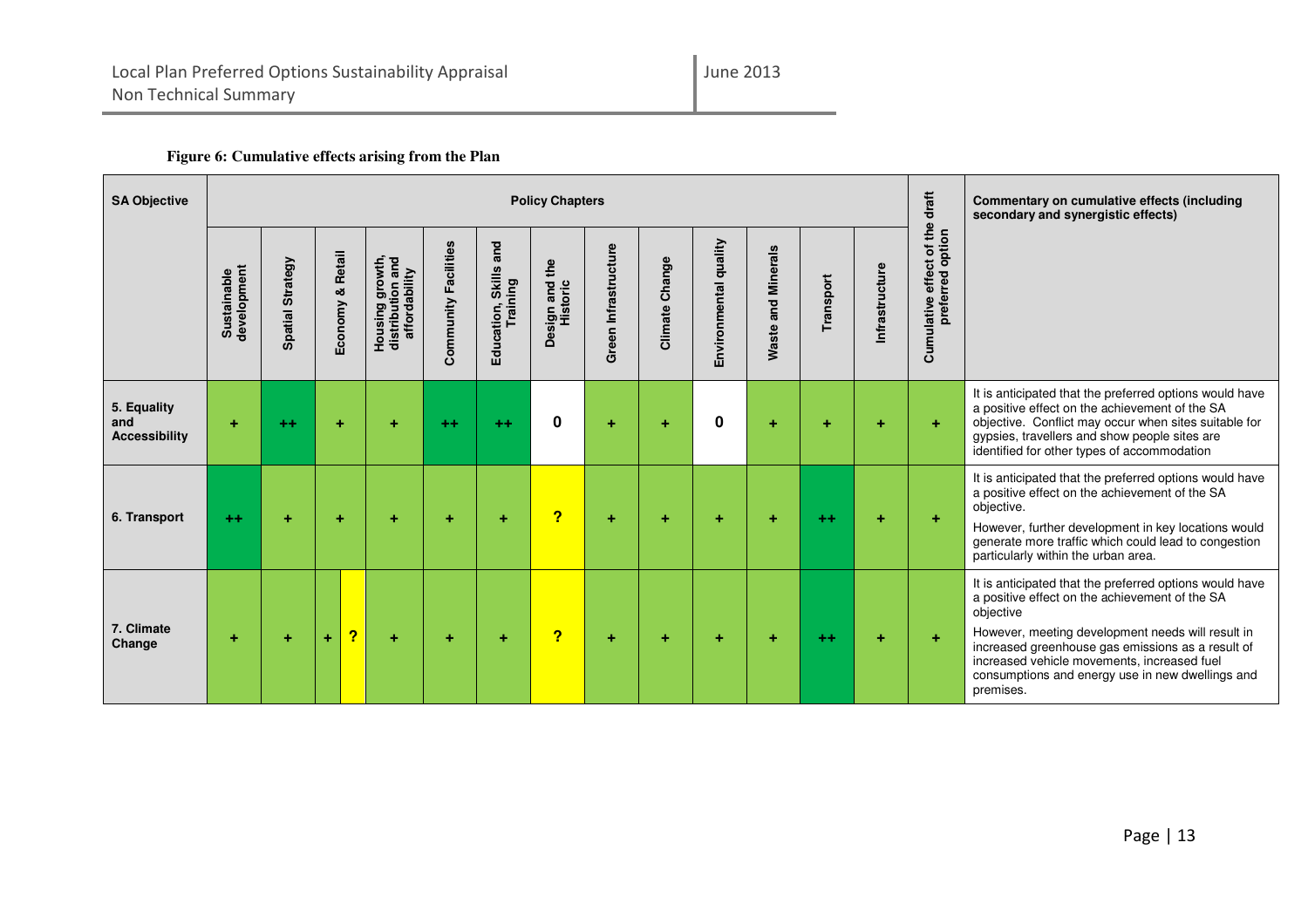| <b>SA Objective</b>                           | <b>Policy Chapters</b>     |   |                  |   |                                      |         |                                                      |                      |                                                |                                 |                      |                |                       |                       | drat                    | Commentary on cumulative effects (including<br>secondary and synergistic effects) |                                                                  |                                                                                                                                                                                                                                                                                                                                                                                                                                     |
|-----------------------------------------------|----------------------------|---|------------------|---|--------------------------------------|---------|------------------------------------------------------|----------------------|------------------------------------------------|---------------------------------|----------------------|----------------|-----------------------|-----------------------|-------------------------|-----------------------------------------------------------------------------------|------------------------------------------------------------------|-------------------------------------------------------------------------------------------------------------------------------------------------------------------------------------------------------------------------------------------------------------------------------------------------------------------------------------------------------------------------------------------------------------------------------------|
|                                               | development<br>Sustainable |   | Spatial Strategy |   | <b>Retail</b><br><b>∝</b><br>Economy | Housing | Housing growth,<br>distribution and<br>affordability | Community Facilities | and<br><b>Skills</b><br>Training<br>Education, | the<br>Design and 1<br>Historic | Green Infrastructure | Climate Change | Environmental quality | and Minerals<br>Waste | Transport               | Infrastructure                                                                    | at of the<br>option<br>ಕ<br>effe<br>rred<br>prefer<br>Cumulative |                                                                                                                                                                                                                                                                                                                                                                                                                                     |
| 8. Biodiversity                               | ÷                          | ÷ | $\blacksquare$   |   | ÷                                    | ÷       | $\blacksquare$                                       | 0                    | ÷                                              | 0                               | $^{++}$              | ÷              | 0                     | 0                     | ٠                       | ÷                                                                                 | $\ddot{}$                                                        | It is anticipated that the effects of the preferred<br>options would be largely positive although there<br>would be mixed effects on the natural environment as<br>a result of the spatial strategy (arising from the<br>increased development pressure on environmental<br>assets), and on housing (as a result of reliance on the<br>market to deliver housing sites).                                                            |
| 9. Land Use                                   | $++$                       | ÷ |                  |   | ÷                                    |         | $\blacksquare$                                       | $\mathbf 0$          | 0                                              | 0                               | $++$                 | ÷              | $++$                  | $\bf{0}$              | <mark>?</mark><br>$\pm$ | $\bf{0}$                                                                          | $\ddot{\phantom{1}}$                                             | It is anticipated that the preferred options would have<br>a largely positive effect on the achievement of the SA<br>objective however greenfield land would be required<br>to meet future needs which would be adverse.                                                                                                                                                                                                            |
| 10. Water<br><b>Efficiency and</b><br>Quality | $\mathbf{0}$               |   | ÷                | ÷ | $\sim$                               |         | $\blacksquare$                                       | $\bf{0}$             | $\bf{0}$                                       | 0                               | ÷                    | ÷              | ٠                     | 0                     | $\mathbf 0$             | $+ +$                                                                             | ÷                                                                | It is anticipated that the preferred options would have<br>a largely positive effect on the achievement of the SA<br>objective<br>However, any increase in housing numbers would<br>result in increased water consumption and the<br>reliance on the housing market may result in sites<br>coming forward earlier than planned even where<br>there is an acknowledged adverse effect on the water<br>environment in the short term. |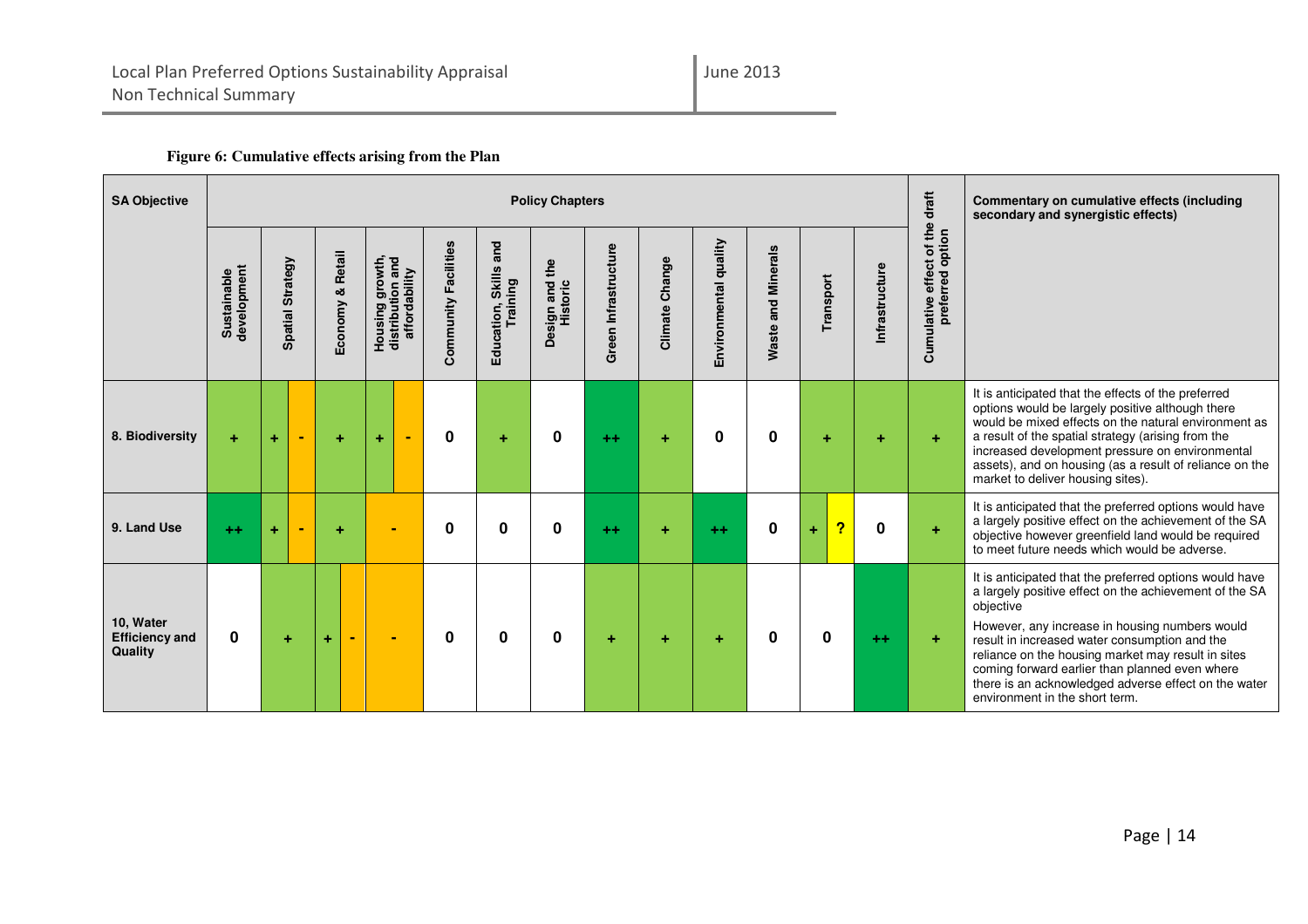| <b>SA Objective</b>                  | <b>Policy Chapters</b>     |                         |                               |                                                             |                      |                                               |                                 |                      |                |                       |                              |           |               |                                                                   | Commentary on cumulative effects (including<br>secondary and synergistic effects)                                                                                                                                                                                                                                                                                                                                                                                                                   |
|--------------------------------------|----------------------------|-------------------------|-------------------------------|-------------------------------------------------------------|----------------------|-----------------------------------------------|---------------------------------|----------------------|----------------|-----------------------|------------------------------|-----------|---------------|-------------------------------------------------------------------|-----------------------------------------------------------------------------------------------------------------------------------------------------------------------------------------------------------------------------------------------------------------------------------------------------------------------------------------------------------------------------------------------------------------------------------------------------------------------------------------------------|
|                                      | Sustainable<br>development | <b>Spatial Strategy</b> | <b>Retail</b><br>×<br>Economy | and<br>Housing growth,<br>distribution and<br>affordability | Community Facilities | and<br>tion, Skills<br>Training<br>Education, | the<br>Design and 1<br>Historic | Green Infrastructure | Climate Change | Environmental quality | and Minerals<br><b>Waste</b> | Transport | nfrastructure | ct of the<br>ಕ<br>effe<br>g<br>ω<br>$\omega$<br>pref<br>Cumulativ |                                                                                                                                                                                                                                                                                                                                                                                                                                                                                                     |
| 11. Waste and<br><b>Resource Use</b> | $\mathbf 0$                | ÷                       | ÷<br>$\sim$                   | $\blacksquare$                                              | 0                    | 0                                             | $\bf{0}$                        | ٠                    | ÷              | $\bf{0}$              |                              | ٠         | $\bf{0}$      | ÷                                                                 | It is anticipated that the preferred options would have<br>a largely positive effect on the achievement of the SA<br>objective<br>Resource use and waste generation would be<br>increased under this option as a result of an increase<br>in the number of homes and businesses. In addition,<br>providing new infrastructure for sustainable modes of<br>transport and new road capacity could result in the<br>increased resource use and therefore have negative<br>impacts upon this objective. |
| 12. Air Quality                      | ÷                          | ٠                       | $\bf{0}$                      | ÷                                                           | ÷                    | ٠                                             | 0                               | ÷                    | 0              | ÷                     | ٠                            | ٠         | $+ +$         | ÷                                                                 | It is anticipated that the preferred options would have<br>a generally positive effect on the achievement of the<br>SA objective however, supporting growth within the<br>City and its surrounding area would result increased<br>traffic and emissions to air both in the short term<br>during construction and in the longer term as a result<br>of increased congestion. This may be exacerbated in<br>the City where some areas already have air quality<br>issues.                             |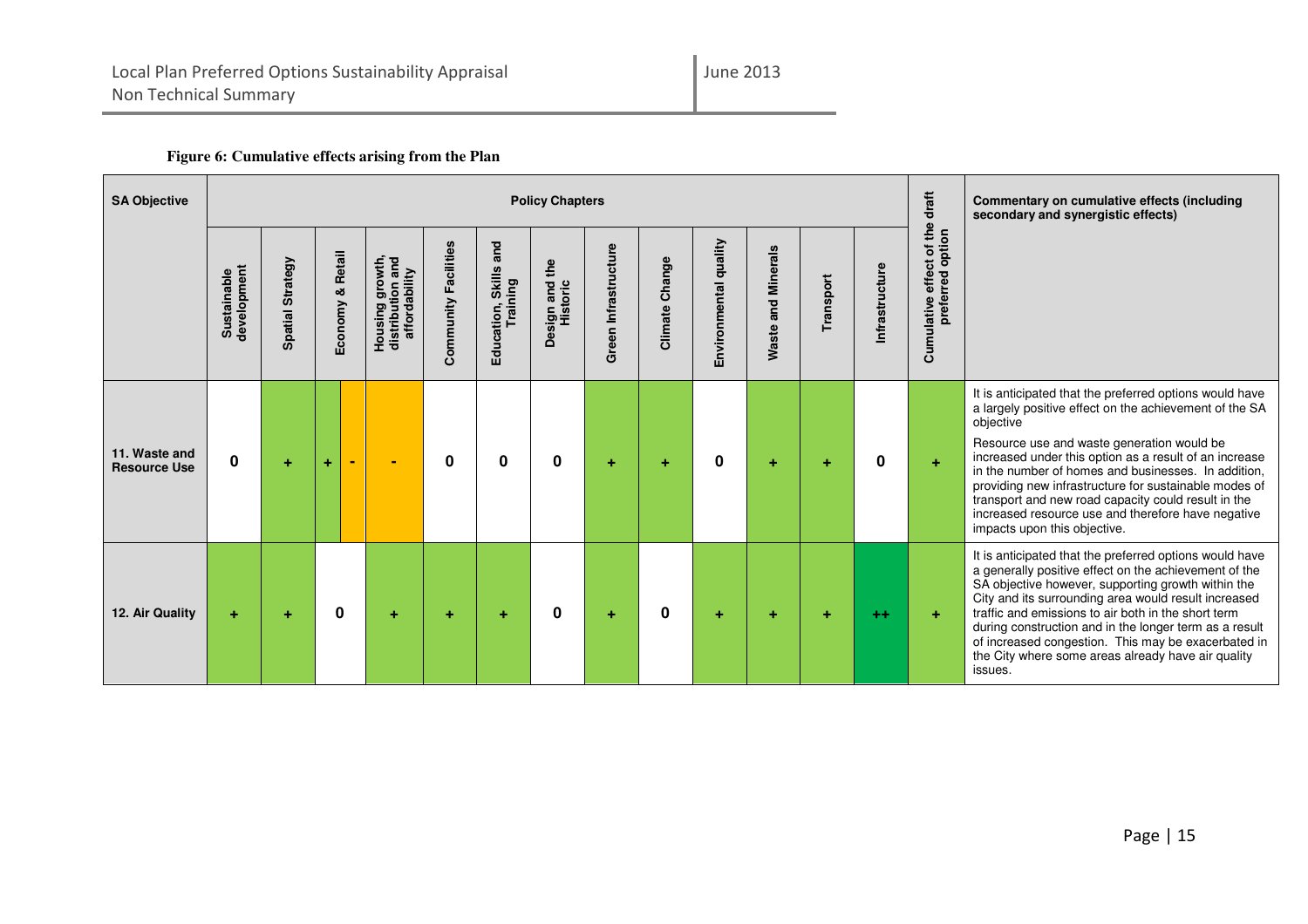| <b>SA Objective</b>      | <b>Policy Chapters</b>     |                  |                               |                |                                                             |                      |                                               |                            |                      |                |                       |                              |           |                | drat                                                     | Commentary on cumulative effects (including<br>secondary and synergistic effects)                                                                                                                                                                                                                                                                                                                                      |
|--------------------------|----------------------------|------------------|-------------------------------|----------------|-------------------------------------------------------------|----------------------|-----------------------------------------------|----------------------------|----------------------|----------------|-----------------------|------------------------------|-----------|----------------|----------------------------------------------------------|------------------------------------------------------------------------------------------------------------------------------------------------------------------------------------------------------------------------------------------------------------------------------------------------------------------------------------------------------------------------------------------------------------------------|
|                          | Sustainable<br>development | Spatial Strategy | <b>Retail</b><br>ೲ<br>Economy |                | and<br>Housing growth,<br>distribution and<br>affordability | Community Facilities | and<br>Skills<br>Education, Skill<br>Training | Design and the<br>Historic | Green Infrastructure | Climate Change | Environmental quality | and Minerals<br><b>Waste</b> | Transport | Infrastructure | of the<br>option<br>ಕ<br>effe<br>preferred<br>Cumulative |                                                                                                                                                                                                                                                                                                                                                                                                                        |
| 13. Flood Risk           | $++$                       | ٠                | $\mathbf 0$                   | $\blacksquare$ | ۰<br>٠                                                      | 0                    | $\bf{0}$                                      | 0                          | $++$                 |                | 0                     | 0                            | ÷         | $+ +$          | $++$                                                     | It is anticipated that the preferred options would have<br>a significant positive effect on the achievement of the<br>SA objective<br>However allowing the market to dictate the timescales<br>at which sites come forward means that sites that<br>could have a negative effect on the floodplain come<br>forward for development in the short to medium term,<br>even if allocated for development in 15 years plus. |
| 14. Cultural<br>Heritage | $++$                       | ٠                | ÷<br>۰                        | ÷              |                                                             | $\bf{0}$             | ٠                                             | ++                         | $+ +$                | ÷              | ٠                     | ÷<br>$\blacksquare$          | ٠         | ÷              | ÷                                                        | It is anticipated that the preferred options would have<br>a largely positive effect on the achievement of the SA<br>objective.<br>However increased development, and particularly<br>minerals development, may potentially increase<br>pressure on some heritage assets although this will<br>be to a large extent dependent on the location and<br>design of new development.                                        |
| 15.Landscape             | $++$                       | ÷                | ÷                             | ÷              | $\blacksquare$                                              | $\bf{0}$             | ÷                                             | $+ +$                      | $+ +$                | ÷              | 0                     | ÷<br>$\sim$                  | ÷         | ÷              | ÷                                                        | It is anticipated that the preferred options would have<br>a largely positive effect on the achievement of the SA<br>objective<br>However increased development, and particularly<br>minerals development, may potentially increase<br>pressure on some landscape character although this<br>will be to a large extent dependent on the location<br>and design of new development.                                     |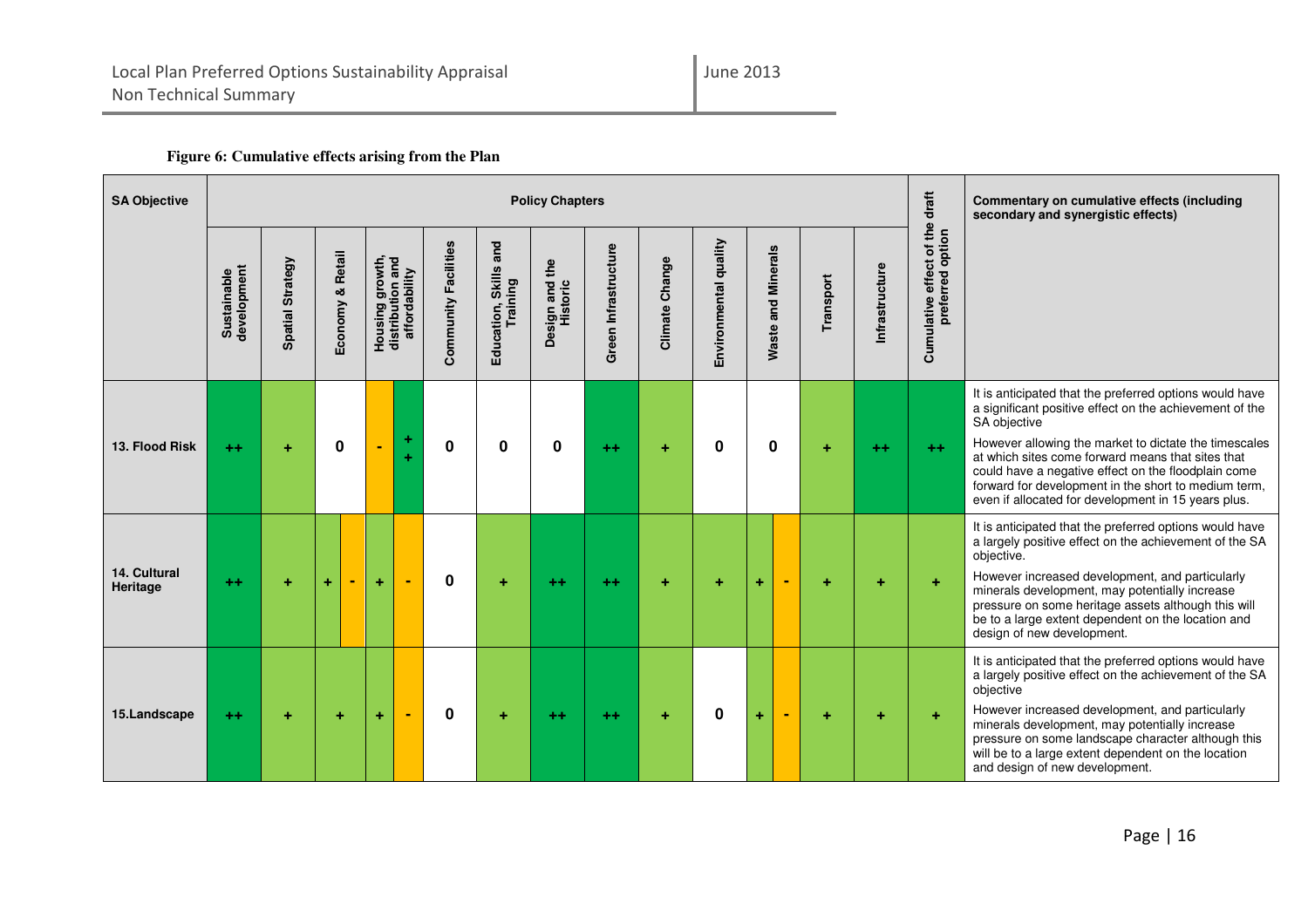- 3.8 The cumulative effects of the preferred options (as well as the interaction with other plans and programmes) is difficult to meaningfully or accurately assess. However, our best judgment indicates that most of the SA objectives will experience generally positive effects as a result of the implementation of the Local Plan preferred options.
- 3.9 Despite the overall positive effects arising from the preferred options there are some aspects where there may be minor negative effects or mixed effects of some policy areas on some SA objectives. These objectives include biodiversity (SA Objective 8), land use (SA Objective 9), water (SA Objective 10), waste and resource use (SA Objective 11), flood risk (SA Objective 13), cultural heritage (SA Objective 14) and landscape (SA Objective 15) with adverse effects arising from development pressure on environmental assets, increased consumption of resources and emissions to air. In some instances these adverse effects may be exacerbated in the medium term by the preferred option of allowing the market to dictate when sites should come forward. There may be occasions where a site is identified for release in the future because it is dependent on infrastructure which would be delivered in the long term and that infrastructure would negate environmental effects, such as upgrading sewerage infrastructure, but the market brings the site forward faster than the infrastructure improvements can be implemented.

## Strategic Sites and Allocations

3.10 The Local Plan Preferred Options has allocated 24 Strategic sites, 45 housing allocations and 14 employment allocations. Figure 7 sets out the location of the Strategic Sites and Allocations. More detail can be found in section 4.3 and Appendices 8 and 9 of the main SA report.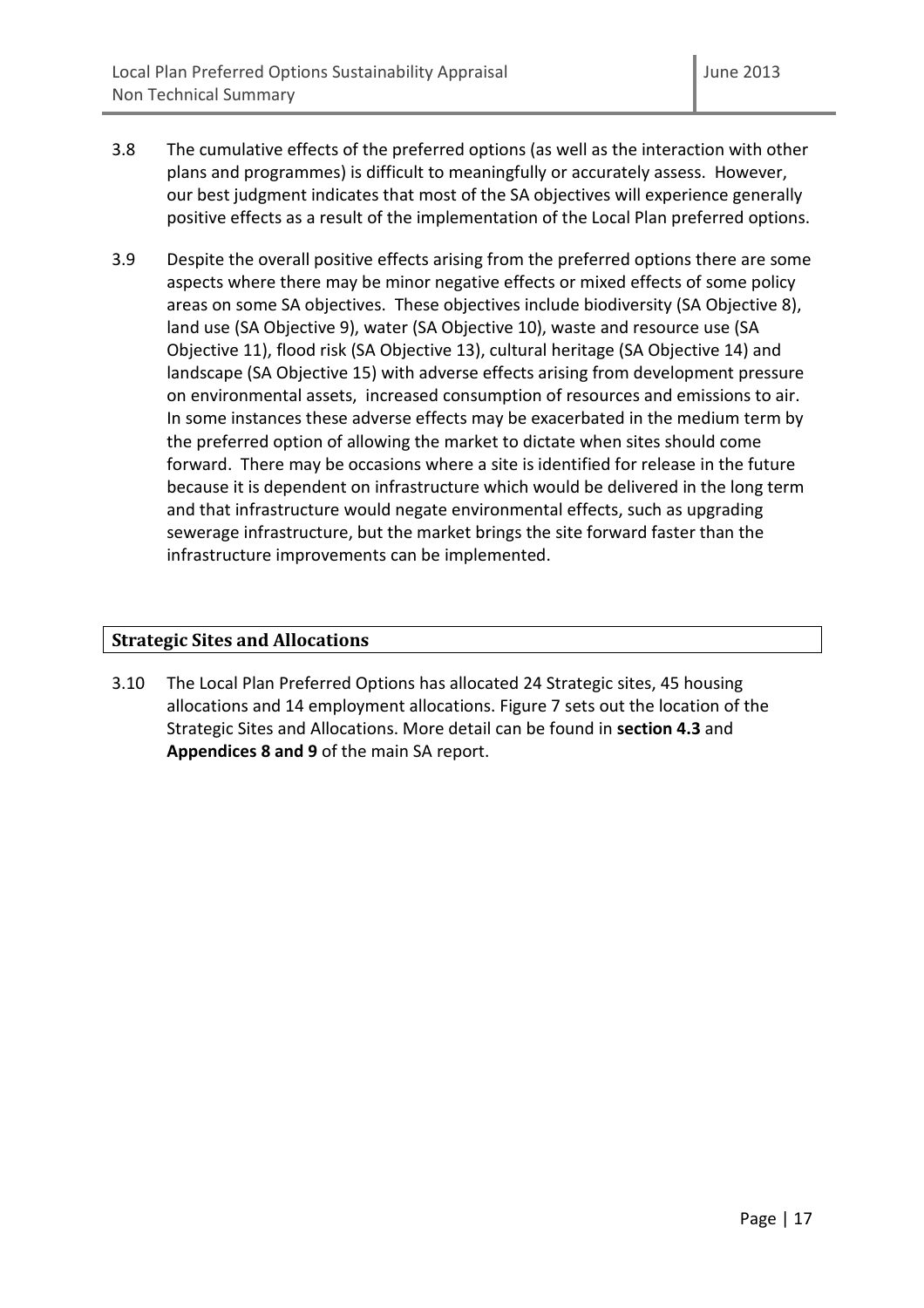

#### **Figure 7: Location of Strategic Sites and Allocations**

- 3.11 The analysis of the Strategic Sites and Allocations shows that the sites are likely to have a positive outcome for **Objective 1** in terms of meeting the housing needs of the population. The strategic sites are assessed to have significantly positive effects due to their size. It is acknowledged that the ability to meet the needs will also be determined by the tenure split, housing mix and accessibility of the sites to enable a balanced and mixed neighbourhood.
- 3.12 Similarly the sites allocated for employment, retail and leisure uses all contribute towards creating jobs and delivering a sustainable economy (Objective 4). In addition, there may be educational benefits experienced through training opportunities within the construction phase of development, particularly on the Strategic Sites (Objective 3).
- 3.13 Population growth as a result of development is acknowledged to potentially put pressure on existing services and facilities. However, the majority of allocated sites are located in places where there is good provision to existing facilities and the strategic sites are large enough accommodate new facilities in most instances. This approach is likely to have positive outcomes for equality and access (Objective 5), health and wellbeing (Objective 2) and education provision (Objective 3) subject to the level of services being in line with the scale of development.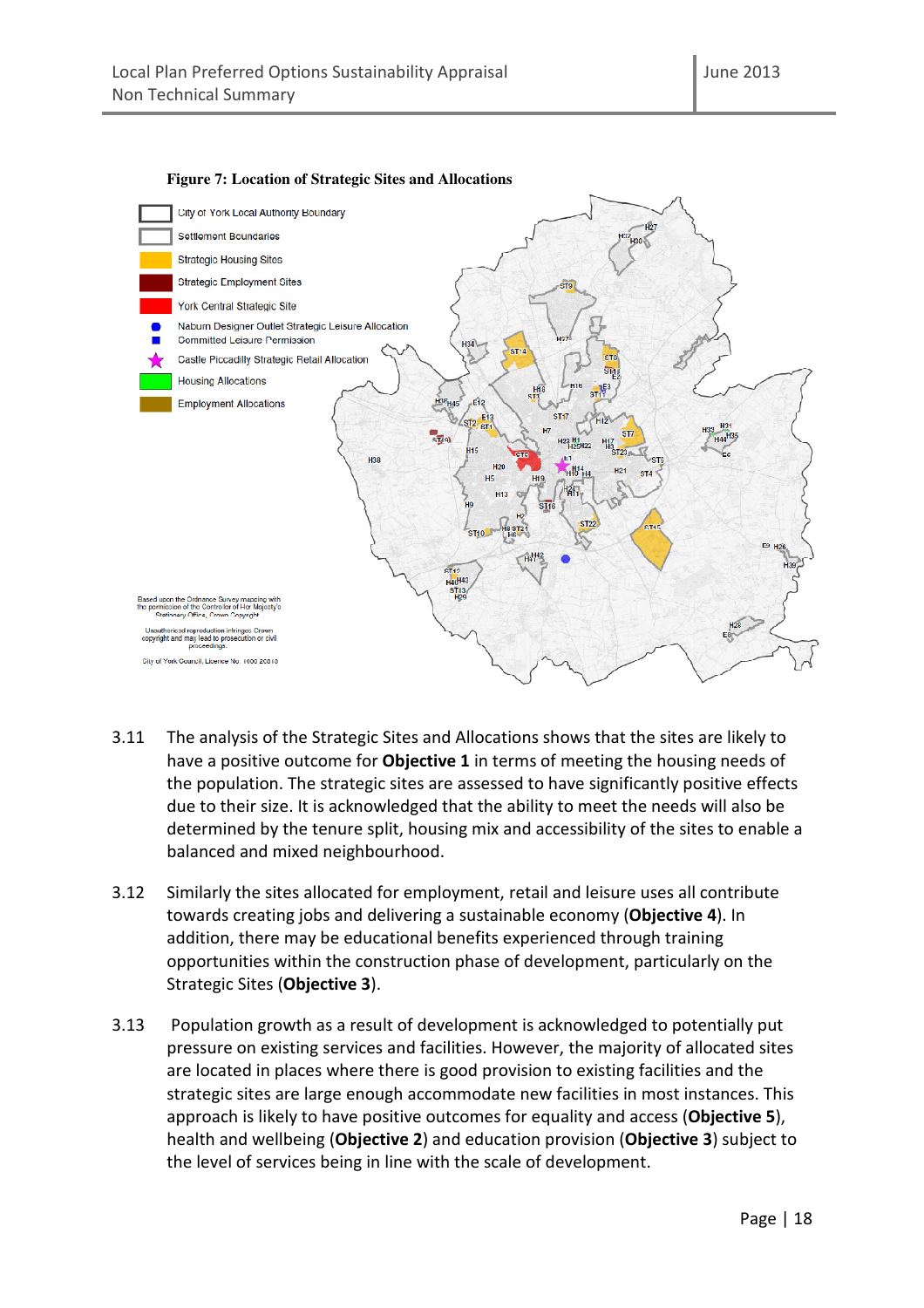- 3.14 Key to the location of development sites is access to the transport network to encourage sustainable travel behaviour. The majority of allocated sites all have good access to different transport modes connecting across the city. Those which have scored lower are located within outlying villages where transport services are limited. Accessible transport is important to deliver equality of access to all (Objective 5) as well as reducing the need to travel (Objective 6). Access across strategic sites is not even but the locations chosen aim to maximise the opportunities for good access by a range of transport modes. A number of improvements may be required as part of any development to enhance transport services and promote sustainable travel behaviour by residents. These could include development of cycle routes, pathways and extension existing to bus routes.
- 3.15 Benefits on the environment may occur as a result of reducing trip generation through an integrated transport network such as minimising greenhouse gas and other emissions. The concentration of both housing and employment development within the authority should also minimise commuting and therefore travel between home and work, thus offsetting the effects of climate change (Objective 7). However, there is a risk to air quality that development located within the city centre or clustered in the same vicinity may have adverse effects due to cumulative impacts on trips and from construction. These sites will need to implement measures to offset any air quality impacts as a result of development to minimise adverse impacts to Objective 12.
- 3.16 The development of this volume of sites will also have an impact on resources both during the construction of the development as well as following its completion. This is assessed as having potentially adverse impacts on Objective 7 regarding climate change, Objective 10 regarding water efficiency and Objective 11 regarding waste generation and increasing the level of reuse and recycling. It is identified that in order to offset any adverse impacts, sustainable design and construction and resource efficiency measures will need to be implemented across all sites.
- 3.17 The location sites has taken account of Nature conservation designations although a number of the identified sites are on greenfield sites. The approach to direct development away from sensitive ecological sites reduces the direct harm to green infrastructure, biodiversity, geodiversity, flora and fauna (Objective 8). However, some sites are located adjacent to or contain important designated sites and the appraisal has concluded that development may have significant adverse impacts on the integrity of the nature conservation designations. Where this is the case, it is recommended that specific mitigation measures relating to the site are established prior to the final allocation to ensure that any identified impacts can be minimised.
- 3.17 Similarly, York's historic character, setting and landscape has been a key criterion in determining the location of development. The impacts for the majority of both strategic sites and other allocations show that the resulting effects will be determined through the planning application/design process for the site. It is recommended that the design of the site or masterplanning process uses the Heritage Topic Paper and Impact Assessment to determine the effects of any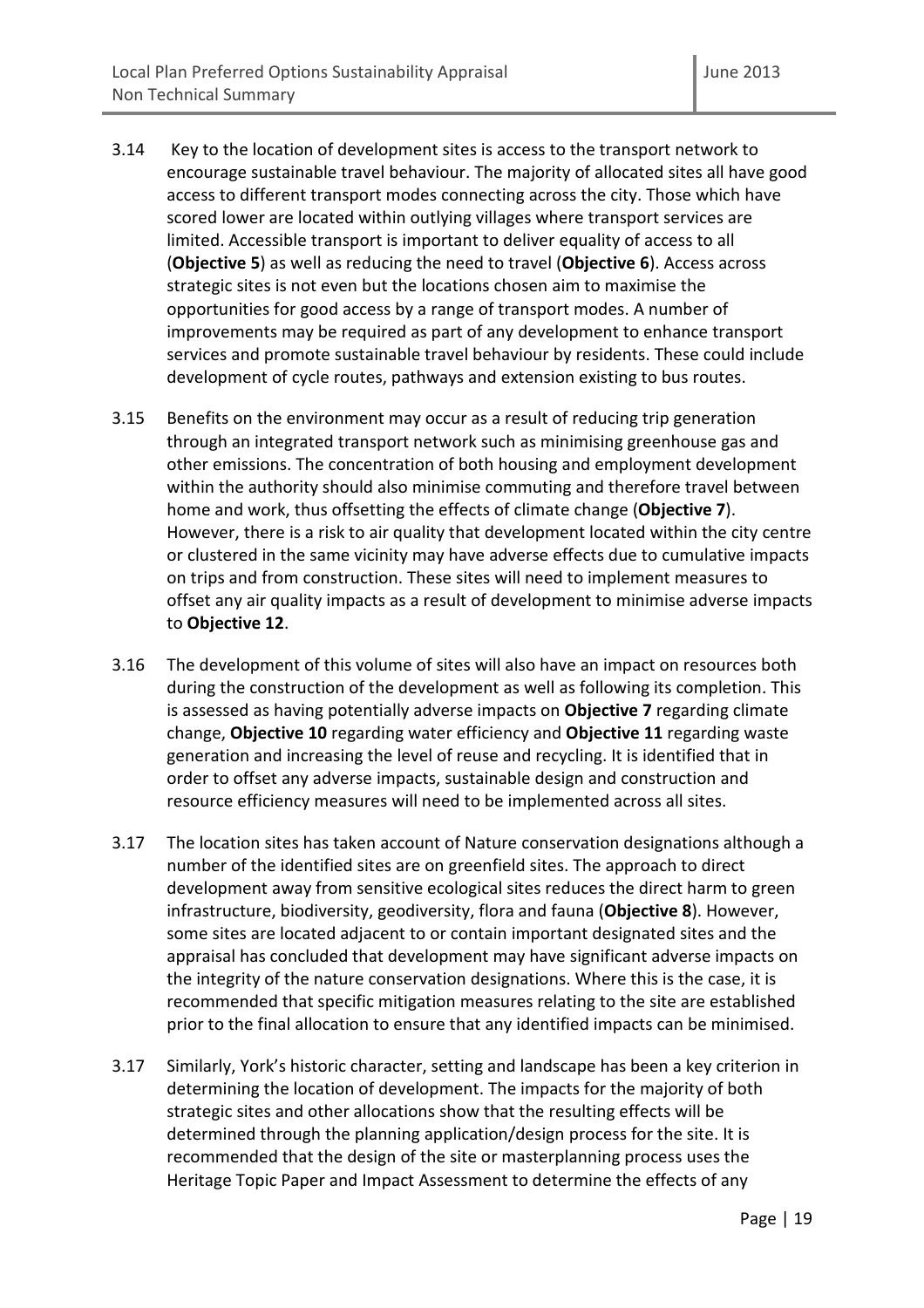proposed development to ensure maximum contribution towards Objective 14 and 15 regarding the conservation of York historic environment and landscape.

3.18 An important aspect of the location methodology was choosing sites which are not in high flood risk areas. The sites should therefore minimise the effects of flooding on new development sites. In order to maximise the achievements of Objective 13 regarding Flood risk, it is recommended that sustainable drainage systems are used to offset any resulting impact from increasing hard surfaces as a result of development.

## 4. NEXT STEPS

## Monitoring

- 4.1 It is a requirement to establish how the significant sustainability effects of implementing the Local Plan will be monitored. Monitoring the Local Plan for sustainability effects can help answer questions:
	- Were the SA predictions accurate?
	- Is the Local Paln contributing to the acheievement of SA Ojectives?
	- Are mitigation measures performing as well as expected?
	- Are there any adverse effects? Are these within acceptable limits or is further action desirable?
- 4.2 Appendix 4 to the main SA report sets out the possible monitoring indicators for assessing the impacts of the Local Plan. This list is likely to change as the understanding of sustainability impacts becomes clearer during the latter stages of the SA.

## 5. CONSULTATION

- 5.1 The consultation on the Local Plan Preferred Options, Sustainability Appraisal and accompanying evidence base aims to gain comments and feedback on the approach to development in York for the next 15-20 years.
- 5.2 The consultation on the Local Plan runs for 8 weeks from the Wednesday 5<sup>th</sup> June 2013 until 5pm Wednesday  $31<sup>st</sup>$  July 2013.